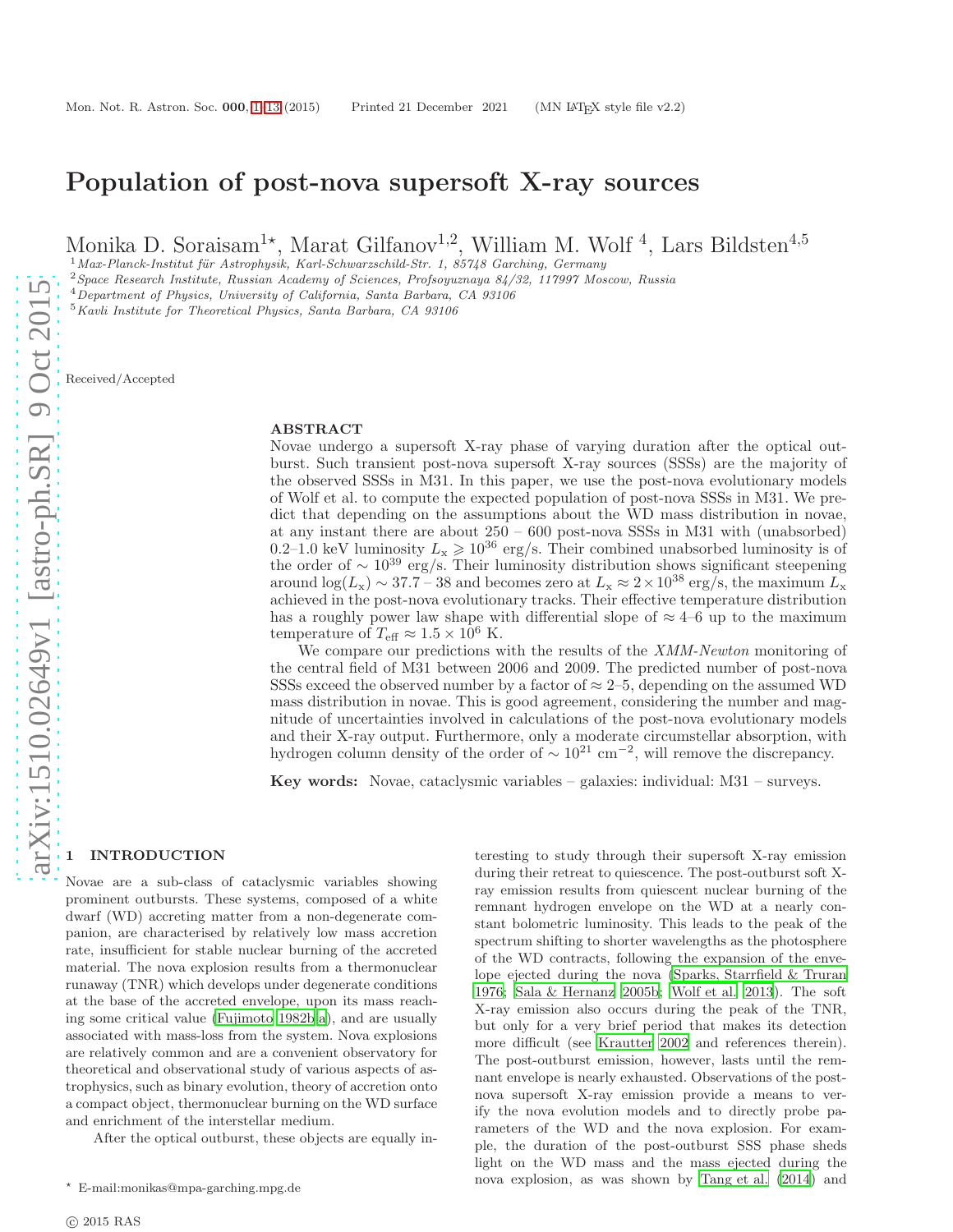[Henze et al. \(2015](#page-10-3)) for the recurrent nova M31N 2008-12a in M31. Such observational constraints will help fill the missing gaps in theoretical modelling of classical and recurrent novae (e.g., [Starrfield, Sparks & Truran 1974a](#page-11-4)[,b;](#page-11-5) [Prialnik](#page-11-6) [1986](#page-11-6); [Prialnik & Kovetz 1995](#page-11-7); José & Hernanz 1998; see also [Bode & Evans \(2008](#page-10-5)) for a review on various aspects of novae).

On the theoretical front of the post-nova evolution study, [Tuchman & Truran \(1998](#page-11-8)) invoked the analogy of this phase with the post AGB phase of stellar evolution and derived a modified core mass – luminosity relation that accounted for the post-nova metal enrichment in the remnant envelope. They applied this relation to observed novae and found good agreement with the observed SSS duration of GQ Mus and V1974 Cyg. Further, [Sala & Hernanz](#page-11-1) [\(2005b](#page-11-1)) modelled the post-nova evolution for various WD masses by constructing grids of stable hydrogen burning WD envelopes for four different chemical compositions. The photospheric properties of the post-nova SSSs derived from observations, in particular the evolution of their effective temperatures, were then compared with the models to constrain the WD mass, and the envelope mass and composition. These models were applied in the above manner to V1974 Cyg by [Sala & Hernanz \(2005a\)](#page-11-9) and the WD properties for V1974 Cyg were determined.

Most recently [Wolf et al. \(2013](#page-11-2)) have performed multicycle evolutionary calculations of the post-outburst phase of novae using the MESA (Modules for Experiments in Stellar Astrophysics) code [\(Paxton et al. 2011](#page-10-6), [2013](#page-10-7)). Their calculations covered a grid of WD masses from 0.6  $M_{\odot}$  to 1.34  $M_{\odot}$ , accreting solar composition material. Given that the mass-loss mechanism in novae is still an unresolved issue, for their calculations [Wolf et al. \(2013](#page-11-2)) employed two mass-loss prescriptions, viz., super Eddington winds (SEW) and Roche lobe overflow (RLOF). In these prescriptions, the WD undergoes mass-loss until its photospheric luminosity  $(L)$  becomes less than an effective local Eddington luminosity  $(L_{\text{Edd}})$  in the SEW case, or until its radius  $(R)$  becomes less than the Roche lobe radius  $(R_{\rm RL})$  in the RLOF case (see [Wolf et al. \(2013](#page-11-2)) for more details). Their results were found to agree with the measurements of effective blackbody temperature  $(T_{\text{eff}})$  and turn-off time of the soft X-ray emission from novae observed in M31 [\(Henze et al. 2011,](#page-10-8) [2013](#page-10-9)) as well as Galactic sources (see references in [Wolf et al. 2013](#page-11-2)). The ejecta masses predicted by their models were also consistent with the ones derived by [Henze et al. \(2011](#page-10-8)) for the observed novae in M31 based on their soft X-ray emission turn-on time. Moreover, [Tang et al. \(2014](#page-11-3)) used the results of [Wolf et al. \(2013](#page-11-2)) to show that the supersoft phase of M31N 2008-12a was most consistent with nuclear burning on the surface of a WD in the mass range of  $1.32 - 1.36$   $M_{\odot}$ , a more precise result than the lower bound provided by the recurrence time alone.

On the observational front, much effort has been made following the work of [Pietsch et al. \(2005](#page-11-10), [2007](#page-11-11)), which established the prominence of novae as the major class of SSSs in M31. Since then dedicated X-ray monitoring campaigns have been carried out with XMM-Newton and Chandra in order to search for X-ray counterparts of optically observed novae in the central region of M31. The results from these observations have been published by [Henze et al. \(2010,](#page-10-10) [2011](#page-10-8), [2014b](#page-10-11)). The total number of such novae with detected X-ray counterparts stands now at 79 and 51 of them have their spectra classified as supersoft [\(Henze et al. 2014b](#page-10-11)). These observational results offer an unprecedented opportunity to study the nova population post-eruption.

In this paper, we predict the number of post-nova SSSs in M31 theoretically and compare our predictions with observations. To this end, we use an extended set of multicycle post-nova evolutionary tracks from the calculations of [Wolf et al. \(2013\)](#page-11-2), covering a much finer grid of the WD masses than in the original publication, ranging from 0.6  $M_{\odot}$ to 1.36  $M_{\odot}$ . For the requisite WD mass distribution in novae, we derive four different forms, two based on observed optical nova statistics in M31 and two on simple theoretical considerations. With these two ingredients, we predict the population of post-nova SSSs in M31 and compute their luminosity function and the  $T_{\text{eff}}$  distribution. We also predict the number of these sources to be detected in the the dedicated XMM-Newton monitoring of M31 from [Henze et al.](#page-10-10) [\(2010](#page-10-10), [2011](#page-10-8)), and compare it with the observed number.

The paper is organised as follows: in Sec. [2,](#page-1-0) we estimate the WD mass distribution in novae in M31. The postoutburst models of novae are presented in Sec. [3,](#page-2-0) and in Sec. [4](#page-4-0) we derive the luminosity function and  $T_{\text{eff}}$  distribution of the post-nova SSSs in M31 and compare our results with observations in Sec. [5.](#page-7-0) This is followed by a discussion of the uncertainties of our calculations and the magnitude of their effects on our results in Sec. [6.](#page-8-0) We finally summarize and conclude in Sec. [7.](#page-10-12)

# <span id="page-1-0"></span>2 WD MASS DISTRIBUTION IN NOVAE IN M31

One of the direct observables for a nova is its decline time, generally reported as the time to decline by 2 or 3 mag  $(t_2)$ or  $t_3$ , respectively) from the observed visual peak. In the 1-D nova theory, this property of the nova is determined by the WD mass  $(M_{WD})$ , its core temperature  $(T_c)$  and the mass accretion rate  $(M)$  (see [Prialnik & Kovetz 1995](#page-11-7) and references therein). In real novae, the light curve shape is further affected by possible asymmetry of the explosion and by the interaction of the nova ejecta with the accretion disk and the donor star. These will also introduce orientationdependent effects, among other consequences. These complications are not included in the currently existing multicycle nova models, and therefore accurate visual decline times for theoretical models are not available. However, it has been shown that the mass-loss timescale  $t_{\rm ml}$  computed in the [Prialnik & Kovetz \(1995](#page-11-7)) and [Yaron et al. \(2005\)](#page-11-12) models approximates rather well the  $t_3$  time in observed no-vae [\(Prialnik & Kovetz 1995\)](#page-11-7). We will therefore use  $t_{\rm ml}$  as a proxy to  $t_3$  in our calculations. We can then use the nova simulation results, giving  $t_3 \approx t_{\text{ml}}(M_{\text{WD}}, T_c, M)$ , to approximately map the observed decline time distribution of novae to their WD mass distribution. To do this, we will also have to make some assumptions about their mass accretion rates and the WD core temperatures, as discussed below.

Based on the observed orbital period distribution of novae, [Townsley & Bildsten \(2005](#page-11-13)) found that majority of the novae accrete at rate  $10^{-9}$   $M_{\odot}$  yr<sup>-1</sup> driven by magnetic braking. Further, [Townsley & Bildsten \(2004](#page-11-14)) studied the thermal effects of accretion on the WD undergo-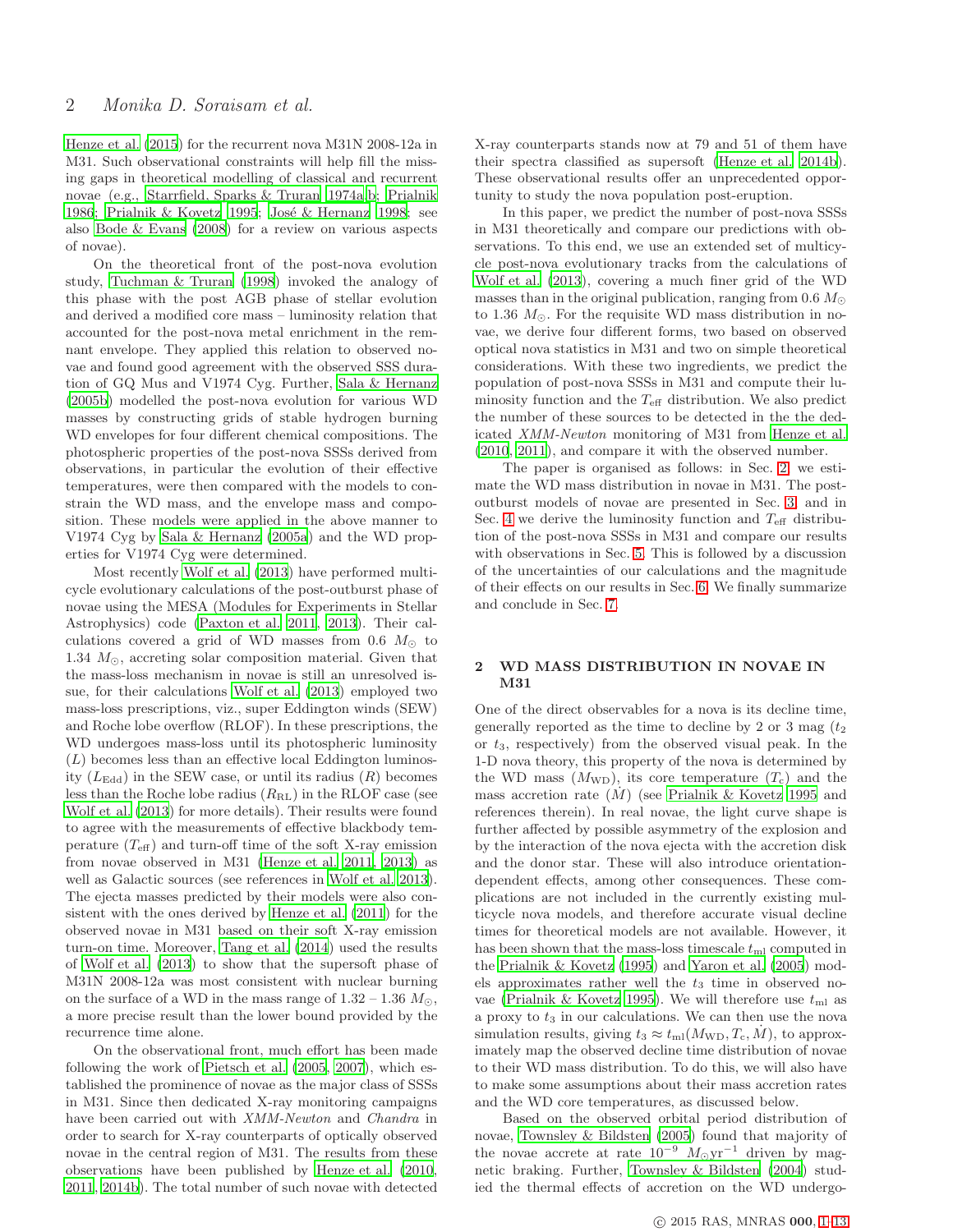Table 1. Models of the WD mass distribution in novae

<span id="page-2-2"></span>

| Model ID | Description                                                                                                                                                                                                                   |
|----------|-------------------------------------------------------------------------------------------------------------------------------------------------------------------------------------------------------------------------------|
| $M-10$   | Distribution obtained using the $t_2$ distribution of optically observed novae in M31 (Fig. B1) and relation between $t_2$ and<br>$M_{\text{WD}}$ from Yaron et al. (2005), assuming WD core temperature of 10 <sup>7</sup> K |
| $M-30$   | Similar to the model M-10, but assuming the WD core temperature to be $3 \times 10^7$ K for Yaron et al. nova models                                                                                                          |
| M-flat   | Flat distribution                                                                                                                                                                                                             |
| $M-TL$   | Distribution from Truran $\&$ Livio (1986)                                                                                                                                                                                    |



<span id="page-2-1"></span>Figure 1. Theoretical decline time  $t_2$  of novae as a function of the WD mass from [Yaron et al. \(2005\)](#page-11-12) for mass accretion rate  $\dot{M} = 10^{-9}$   $M_{\odot}$  yr<sup>-1</sup> and different WD core temperatures as indicated in the legend.

ing nova outbursts and calculated self-consistently an equilibrium core temperature  $(T_{c,eq})$  for the WD. This  $T_{c,eq}$ is dictated mainly by the mass accretion rate and by the evolutionary timescale (also determined by  $\dot{M}$ ); the latter characterising whether the WD core has reached the thermal equilibrium. For  $\dot{M} = 10^{-9} M_{\odot}yr^{-1}$ , the WD core should be expected to nearly achieve the equilibrium temperature of  $T_{c,eq} \approx 10^7$  K. The extended nova evolutionary tracks of [Wolf et al. \(2013](#page-11-2)) have been calculated for  $\dot{M} = 10^{-9} M_{\odot} \text{yr}^{-1}$  and  $T_c = 3 \times 10^7 \text{ K}$  for all except the 1.36  $M_{\odot}$  model where  $T_c = 6 \times 10^7$  K was used, i.e., for a probably somewhat higher temperature than expected for the WD in this case. However, this difference is unimportant, as for the post-nova phase, the principal parameter is the envelope mass, and from [Yaron et al. \(2005\)](#page-11-12) results for  $\dot{M} = 10^{-9} M_{\odot} \text{yr}^{-1}$  we see that the nova ignition masses in their Table 2 do not significantly depend on the core temperature in the considered range of temperatures.

In order to calculate the WD mass distribution in novae, we then obtain the decline time as a function of  $M_{\text{WD}}$  for  $\dot{M} = 10^{-9} M_{\odot} \text{yr}^{-1}$  from [Yaron et al. \(2005](#page-11-12)) by log-linearly interpolating their results between the grid values of the WD mass. For observed extragalactic novae  $t_2$  is generally reported since it is easier to measure than  $t_3$ . The  $t_2$  time for the theoretical models from [Yaron et al. \(2005](#page-11-12)) is approximated by  $t_{\rm ml}/2.1$  for  $t_{\rm ml} < 50$  days and by  $t_{\rm ml}/1.75$ for  $t_{\rm ml} \geqslant 50$  days following [Bode & Evans \(2008\)](#page-10-5). In Fig. [1,](#page-2-1) this decline time  $t_2$  is shown as a function of  $M_{\text{WD}}$  for the

three core temperatures Yaron et al. have used, i.e.  $10^7$ ,  $3 \times 10^7$  and  $5 \times 10^7$  K. As is evident from the figure, the decline times of the novae for  $T_c = 3 \times 10^7$  and  $5 \times 10^7$  K agree within a factor of  $\leq$  2. We will therefore only derive the WD mass distribution for two values of the temperature  $T_c = 10^7$  and  $3 \times 10^7$  K. As mentioned above, the post-nova evolution should not depend strongly on the core temperature, hence we use the same post-nova models for both  $T_c$ 's in our calculations. For the rest of the paper we adopt the mass accretion rate of the novae to be  $10^{-9}$   $M_{\odot}$ yr<sup>-1</sup>.

We now use the observed  $t_2$  distribution of the nova rate in M31 corrected for incompleteness (Fig. [B1\)](#page-12-0), which is described in the Appendices [A](#page-11-16) and [B,](#page-12-1) with the results from [Yaron et al. \(2005\)](#page-11-12) (Fig. [1\)](#page-2-1) to deduce the corresponding WD mass distribution in novae. The result is shown in Fig. [2](#page-3-0) (left panel). As one can see from the plot, the two mass distributions are qualitatively similar, except that for the higher WD temperature, its peak is shifted towards higher WD masses by about one mass bin.

In addition, we also explore two simple forms of WD mass distribution in novae, which are independent of the nova models from [Yaron et al. \(2005](#page-11-12)). Specifically, we consider the distribution from [Truran & Livio \(1986](#page-11-15)) as well as an ad hoc flat mass distribution. To derive the former, [Truran & Livio \(1986](#page-11-15)) assumed the [Salpeter \(1955](#page-11-17)) mass function for the WD progenitors and used the main-sequence mass – WD mass relation for single stars to obtain the distribution of WD masses. Furthermore, they assumed that the nova recurrence frequency  $\nu$  is a function of only the WD mass, and using a simplified treatment of the nova explosion mechanism derived the  $\nu = f(M_{\rm WD})$ . Finally, they determined the WD mass distribution in novae as a product of  $\nu = f(M_{WD})$  and the WD mass function. Although this model is obviously oversimplified, it is not affected by the complexities of the multicycle nova evolution models and by the subtleties of the incompleteness correction of observed distributions. For this reason we used it, along with an ad hoc flat distribution, to investigate the dependence of our results on the assumed WD mass distribution.

We normalise both the flat mass distribution and that of [Truran & Livio \(1986](#page-11-15)) to the total nova rate in M31 of 106 yr<sup>−</sup><sup>1</sup> , same as our experimentally derived mass distribution (cf. Appendix [B\)](#page-12-1). They are shown in Fig. [2](#page-3-0) (right panel) and their properties are summarised in Table [1.](#page-2-2)

# <span id="page-2-0"></span>3 POST-OUTBURST SSS PHASE OF NOVAE

To explore the post-nova SSS phase, we use the nova evolutionary tracks from [Wolf et al. \(2013](#page-11-2)) recomputed on an extended grid of WD masses. These tracks were computed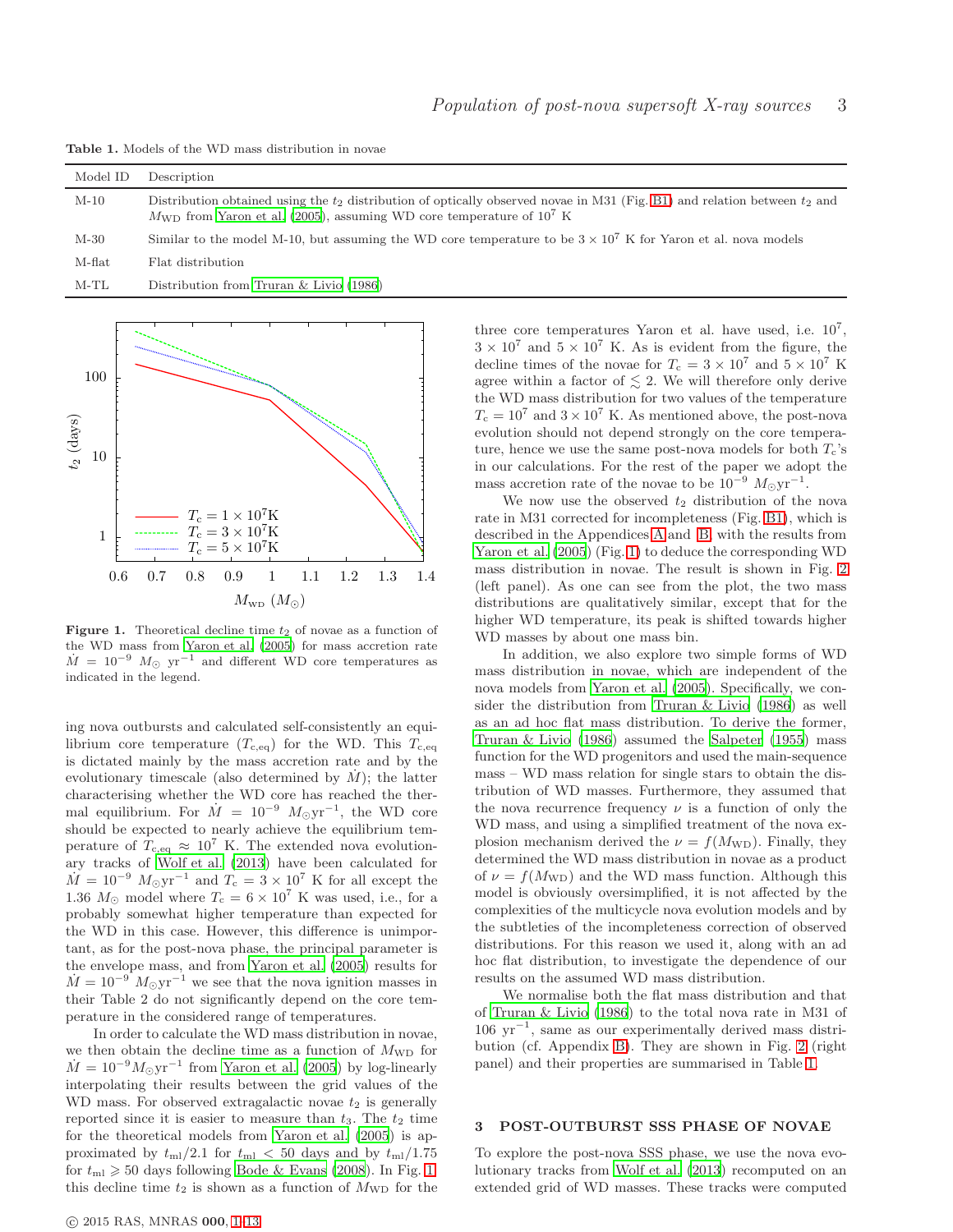

<span id="page-3-0"></span>Figure 2. Left panel: The inferred WD mass distribution in novae in M31 normalized to  $10^{10}$   $M_{\odot}$ , using the nova samples of [Arp](#page-10-13) [\(1956](#page-10-13)) and [Darnley et al. \(2004](#page-10-14)) (cf. Appendices [A](#page-11-16) and [B\)](#page-12-1). The WD masses of the novae are derived based on their observed decline times (Fig. [B1\)](#page-12-0) using the results from [Yaron et al. \(2005\)](#page-11-12) (see text for details). The corresponding mass distribution for WD  $T_c = 10^7$  K (model M-10 in Table [1\)](#page-2-2) is shown here in black, and that for  $T_c = 3 \times 10^7$  K (model M-30) in red. The error bars have been derived via error propagation, assuming Poissonian error for the detected number of novae. Right panel: Assumed theoretical WD mass distributions in novae per  $10^{10}$   $M_{\odot}$  in M31. The black line shows the uniform distribution (model M-flat in Table [1\)](#page-2-2) and the red dotted line represents the distribution from [Truran & Livio \(1986](#page-11-15)) (model M-TL).

with MESA [\(Paxton et al. 2011,](#page-10-6) [2013](#page-10-7)) for WD masses 0.6, 0.7, 0.8, 0.9, 1.00, 1.05, 1.10, 1.15, 1.20, 1.25, 1.30, 1.32, 1.34 and 1.36  $M_{\odot}$  with SEW mass-loss prescription. We will discuss our choice of the mass-loss prescription towards the end of this section. Using these tracks, we derive the evolution of the nova in the soft X-ray band  $0.2-1.0 \text{ keV}$  – the energy range used by [Henze et al. \(2010,](#page-10-10) [2011](#page-10-8), [2014b](#page-10-11)) in their analysis of XMM-Newton data of X-ray monitoring of novae in M31. In computing the soft X-ray light curves of the post-nova SSSs we assume a blackbody emission spectrum. The impact of this assumption on our conclusions is further discussed in Sec. [6.](#page-8-0) The photospheric radius and bolometric luminosity are self-consistently computed at each time step of the nova tracks, from which the effective temperature is calculated using the Stefan-Boltzmann law (see [Wolf et al. 2013](#page-11-2) for details). With these quantities given, the 0.2–1.0 keV band luminosity can be straightforwardly computed for the assumed blackbody spectral energy distribution. Typical fractions of the bolometric luminosity emitted in the 0.2–1.0 keV band range from 0.03 for the lowest WD mass to 0.85 for the most massive WDs, i.e., under these assumptions, the bolometric correction for the X-ray band drops to nearly unity as the WD mass approaches the Chandrasekhar mass limit.

The (unabsorbed) soft X-ray light curves are shown in Fig. [3](#page-4-1) (left), after aligning them with respect to the outburst time. Also shown in the right panel are the peak luminosities of these light curves, both unabsorbed as well as the absorbed ones. The latter is obtained by computing the light curves taking into account the Galactic foreground absorption, by assuming a hydrogen column density  $N_{\rm H} \approx 6.7 \times 10^{20} \text{ cm}^{-2}$  towards M31 [\(Stark et al.](#page-11-18) [1992](#page-11-18)) and using the Tuebingen-Boulder absorption model [\(Wilms, Allen & McCray 2000\)](#page-11-19). There is also a SSS phase during the TNR itself, but it lasts at most ∼ 1 day for the luminosity range shown in Fig. [3,](#page-4-1) and is not plotted there. However, in our calculations we use the complete light curve. Shown in Fig. [4](#page-4-2) is the corresponding evolution of the effective temperature  $T_{\text{eff}}$ .

Since the post-nova SSS phase results from the stable burning of the remnant hydrogen on the WD surface, we expect from nova theory (e.g. [Prialnik & Kovetz 1995](#page-11-7); [Yaron et al. 2005](#page-11-12)) that more massive WDs, which require smaller ignition mass, will have a shorter SSS phase duration. This is evident in the light curves shown in Fig. [3.](#page-4-1) Also, since this phase of the nova is phenomenologically similar to the post-AGB phase of stellar evolution (see [Sala & Hernanz](#page-11-1) [2005b](#page-11-1) and references therein), we expect from the core massluminosity relation the more massive WDs with their higher surface gravity to have higher luminosity and accordingly higher effective temperature than the less massive ones. This is demonstrated in the right panels of Figs. [3](#page-4-1) and [4.](#page-4-2)

As mentioned earlier, we use the post-nova evolutionary models from [Wolf et al. \(2013\)](#page-11-2), which employ the SEW mass-loss mechanism. It is known that the mass-loss process in novae is still not well understood. In fact, for novae with short recurrence period occurring on massive WDs, the dominant uncertainty in their modeling is probably the mass-loss prescription as compared to other uncertainties, such as mixing (see Sec. [6\)](#page-8-0). In nova models, besides the SEW and RLOF mass-loss prescriptions (Sec. [1\)](#page-0-0) used by [Wolf et al. \(2013](#page-11-2)), there are other prescriptions used by different groups that may or may not be more valid, such as the optically thick wind used by [Kato & Hachisu \(1994](#page-10-15)) or the hydrodynamic outburst followed by wind implemented by [Prialnik & Kovetz \(1995\)](#page-11-7) and [Yaron et al. \(2005\)](#page-11-12). The main effect of these different wind prescriptions on the post-nova SSS phase is that, for the same amount of ejected material, the faster winds will make the ejecta optically thin faster, revealing the SSS earlier. Alternatively, for the same mass-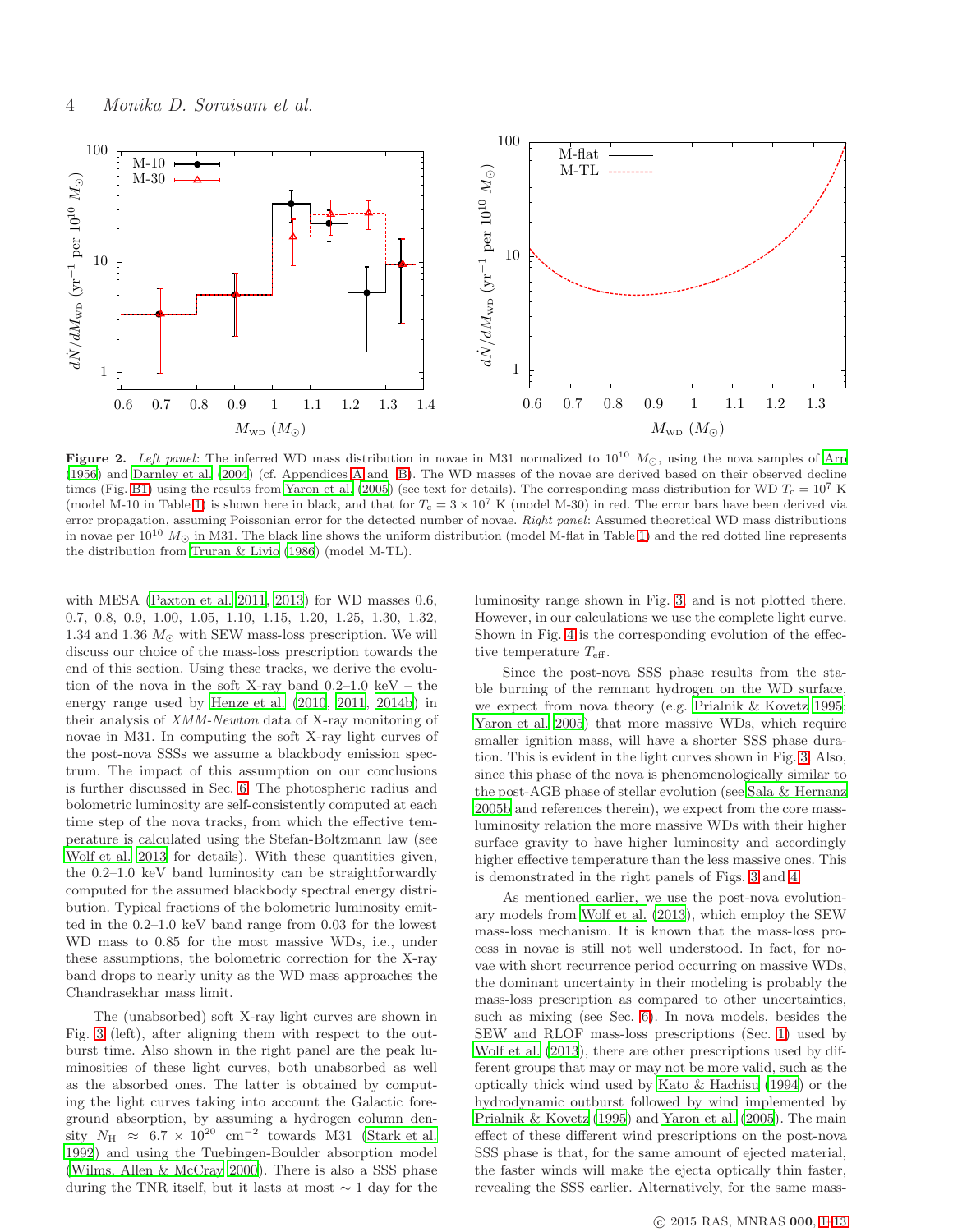

<span id="page-4-1"></span>Figure 3. Left panel: Evolution of the post-nova (unabsorbed) soft X-ray luminosity in the 0.2-1.0 keV band for different WD masses, as indicated against the corresponding curve. These light curves have been aligned with respect to the outburst time. Right panel: Peak soft X-ray luminosity from the light curves in the left panel as a function of the WD mass. The black circles represent these luminosities with Galactic foreground absorption towards M31 ( $N_H \approx 6.7 \times 10^{20}$  cm<sup>-2</sup>) and the corresponding unabsorbed luminosities are shown as red triangles.



<span id="page-4-2"></span>Figure 4. Left panel: Evolution of the effective temperature  $(T_{\text{eff}})$  of post-nova SSSs from the nova evolutionary tracks of Wolf [et al.](#page-11-2) [\(2013](#page-11-2)) computed using the Stefan-Boltzmann law (see [Wolf et](#page-11-2) al. [\(2013](#page-11-2)) for details). The colour coding is the same as in Fig. [3.](#page-4-1) These  $T_{\text{eff}}$  curves have also been aligned with respect to the outburst time. Right panel: Peak effective temperature as a function of the WD mass.

loss duration, some prescriptions will eject more material than the others, such as in the case of SEW versus RLOF [\(Wolf et al. 2013](#page-11-2)).

From the power law fits of [Wolf et al. \(2013](#page-11-2)) to the dependence of the turn-off time of post-nova SSS phase on the WD mass, the duration of this phase for the RLOF models is  $\sim$  4 times that of the SEW models. This could have a significant impact on the results of our calculations. However, according to [Wolf et al. \(2013](#page-11-2)), the SEW models are more appropriate for novae occurring on massive WDs while the RLOF models are suitable for less massive ones. Given the typical sensitivity of the current X-ray observations, including those used for comparison later in this paper, we should expect to observe mainly the bright postnova SSSs, occurring on sufficiently massive WDs,  $\gtrsim 1$   $M_{\odot}$  (Fig. [3\)](#page-4-1). Therefore, between SEW and RLOF models, the use of those with SEW mass-loss prescription is justified.

#### <span id="page-4-0"></span>4 POST-NOVA SSS POPULATION IN M31

With the WD mass distribution in novae in M31 (Sec. [2\)](#page-1-0) and the post-nova models (Sec. [3\)](#page-2-0), we can compute the post-nova SSS population. Their luminosity function is given by

<span id="page-4-3"></span>
$$
\frac{dN(L_{\rm x})}{dL_{\rm x}} = \int_{M_{\rm low}}^{M_{\rm ch}} \frac{dN(M_{\rm WD})}{dM_{\rm WD}} \phi(L_{\rm x}, M_{\rm WD}) dM_{\rm WD}, \qquad (1)
$$

where  $M_{\text{ch}}$  is the Chandrasekhar mass limit,  $M_{\text{low}}$  is the lower limit of the WD mass. The first term inside the integral on the right hand side is the WD mass distribution in novae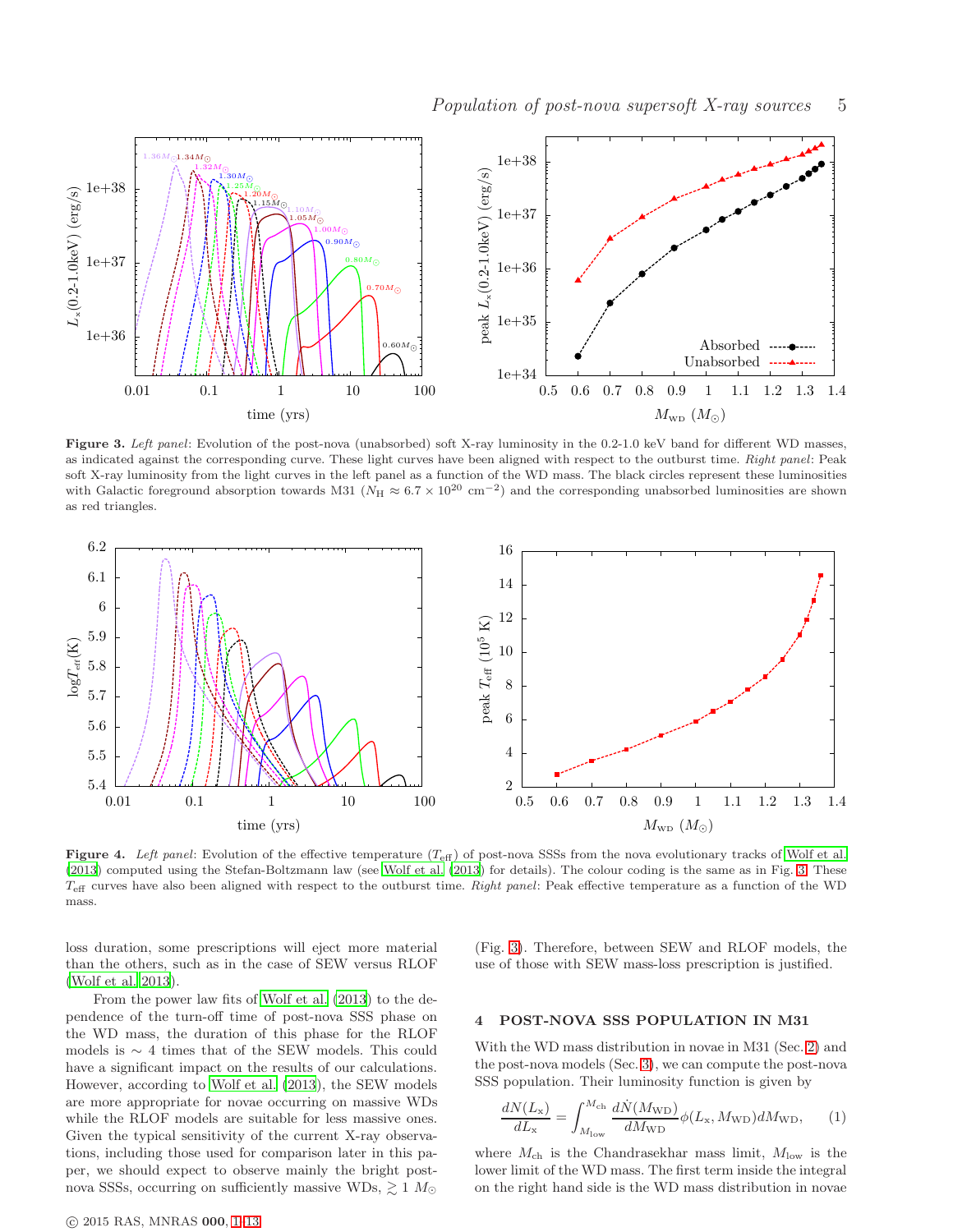<span id="page-5-0"></span>Table 2. Theoretical nova rate for the different WD mass distribution models. Masses are in solar units and for each model, rates are given per year in the given WD mass interval range.

| mass range      | mid-mass | $M-10$ | $M-30$ | M-flat | $M-TL$ |
|-----------------|----------|--------|--------|--------|--------|
| $0.650 - 0.750$ | 0.70     | 3.72   | 3.72   | 13.59  | 6.85   |
| $0.750 - 0.850$ | 0.80     | 4.66   | 4.66   | 13.59  | 5.30   |
| $0.850 - 0.950$ | 0.90     | 5.59   | 5.59   | 13.59  | 5.15   |
| $0.950 - 1.025$ | 1.00     | 12.10  | 7.45   | 10.19  | 4.30   |
| $1.025 - 1.075$ | 1.05     | 18.62  | 9.31   | 6.79   | 3.32   |
| $1.075 - 1.125$ | 1.10     | 15.51  | 12.10  | 6.79   | 3.92   |
| $1.125 - 1.175$ | 1.15     | 12.40  | 14.90  | 6.79   | 4.87   |
| $1.175 - 1.225$ | 1.20     | 7.66   | 15.11  | 6.79   | 6.43   |
| $1.225 - 1.275$ | 1.25     | 2.92   | 15.32  | 6.79   | 9.24   |
| $1.275 - 1.310$ | 1.30     | 2.51   | 8.71   | 4.76   | 9.62   |
| 1.310 - 1.330   | 1.32     | 2.10   | 2.10   | 2.72   | 7.59   |
| $1.330 - 1.350$ | 1.34     | 2.10   | 2.10   | 2.72   | 10.12  |
| 1.350 - 1.370   | 1.36     | 2.10   | 2.10   | 2.72   | 14.33  |

and the function  $\phi(L_{\rm x}, M_{\rm WD})$  depends on the shape of the light curve as follows:

$$
\phi(L_{\rm x}, M_{\rm WD}) = \left(\frac{dL_{\rm x}}{dt}\right)_{\rm rise}^{-1} + \left(\frac{dL_{\rm x}}{dt}\right)_{\rm decay}^{-1}, L_{\rm x} < L_{\rm p}
$$

$$
= 0, \quad L_{\rm x} \geqslant L_{\rm p}
$$

where  $L_x = L_x(t, M_{WD})$  is the (post-nova) soft X-ray light curve for the WD of mass  $M_{\text{WD}}$  and  $L_{\text{p}} = L_{\text{p}}(M_{\text{WD}})$  is its peak luminosity. The derivatives are taken in the rising and declining parts of the light curve at the points in time when the luminosity equals  $L_{\rm x}$ .

As can be seen from Fig. [3](#page-4-1) (right panel), the peak (absorbed) soft X-ray luminosity  $L<sub>x</sub>$  for WD masses below  $\sim 0.65$  M<sub>☉</sub> is less than  $10^{35}$  erg/s, which is below the sensitivity limit for observation of M31 by the current X-ray satellites like Chandra and XMM-Newton. For our calculations we are interested in the bright sources, observable with these X-ray missions. We therefore set  $M_{\text{low}} = 0.65$  in Eq. [\(1\)](#page-4-3) and solve it using a Monte-Carlo method. To this end, we divide the WD mass range  $0.65 - 1.37 M_{\odot}$  into 13 bins and use the WD mass distribution derived in Sec. [2](#page-1-0) to obtain the nova rate in each bin as given in Table [2.](#page-5-0) For each mass bin, we then seed novae randomly in time according to their corresponding rates and follow their luminosity (Fig. [3\)](#page-4-1) and effective temperature evolution (Fig. [4\)](#page-4-2). To minimise the Monte-Carlo errors, we perform the simulations for a period of  $5 \times 10^4$  yrs, taking 1000 snapshots separated by 50 yrs, a long enough interval for (absorbed) luminosity greater than  $10^{35}$  erg/s to ensure that any post-nova SSS is captured in only one snapshot. In each snapshot, we register the number of SSSs with their luminosities and temperatures. Averaging over the snapshots, we calculate the instantaneous number of post-nova SSSs in M31 as a function of (unabsorbed) luminosity and  $T_{\text{eff}}$ . The results are discussed in the next two sections.

## 4.1 Luminosity function

The luminosity functions (LFs) of post-nova SSSs obtained under different assumptions about the WD mass distribution are shown in Fig. [5.](#page-6-0) The luminosity bin width is de-

termined by the WD mass sampling of the post-nova evolutionary tracks (cf. Fig. [3\)](#page-4-1). We used coarser bins for low luminosities where the tracks are sparser and finer bins for high luminosities where the tracks sample the WD mass with smaller step. Note that the functions are plotted against the unabsorbed luminosity, computed for the  $0.2 - 1.0$  keV band. The effects of interstellar absorption in M31 will be considered in Sec. [5.](#page-7-0)

As can be seen from Fig. [5,](#page-6-0) the LFs in all four cases have a cut-off at  $L_x \approx 2 \times 10^{38}$  erg/s, which corresponds to the maximum unabsorbed soft X-ray luminosity achieved by the post-nova X-ray sources containing the most massive WDs (see Fig. [3](#page-4-1) right). Accounting for bolometric correction, this cut-off luminosity exceeds marginally the Eddington limit for the most massive WDs  $(1.36 M_{\odot})$  in the grid of post-nova models of [Wolf et al. \(2013](#page-11-2)) used in our calculations. The occurrence of luminosity  $L_x$  close to the Eddington limit in our results can be understood as follows. The post-nova models of [Wolf et al. \(2013](#page-11-2)) used in our calculations do not avoid super Eddington luminosities. In fact, as discussed in Sec. [3,](#page-2-0) the mass loss during the nova outburst is regulated by a wind triggered by the luminosity in excess of the Eddington limit (see [Wolf et al. \(2013](#page-11-2)) and [Denissenkov et al. \(2013\)](#page-10-16) for details). This in turn acts to reduce the nuclear burning, which is driven by the pressure of the envelope acting at the base of the hydrogen layer, causing the luminosity to become sub-Eddington sooner than it would have in the absence of the wind. However, since the most massive WDs become transparent to soft X-rays sooner than the lower mass WDs (see Fig. [3](#page-4-1) left), the occurrence of super Eddington luminosity during the post-nova SSS phase is possible for the former WDs. Also, as discussed in Sec. [3,](#page-2-0) the bolometric correction for the soft X-ray luminosity of the massive WDs is smaller than that of the lower mass WDs. Therefore, the maximum  $L_x$  during the SSS phase for the post-nova models of massive WDs tend to be close to their Eddington limit (cf. Fig. [3](#page-4-1) right).

From the cumulative luminosity function (Fig. [5](#page-6-0) left), we compute the number of post-nova SSSs with (unabsorbed)  $L_x \gtrsim 10^{36}$  erg/s at any given time in M31 for the various WD mass distribution models. These numbers, denoted as  $n(L_{\rm x} \gtrsim 10^{36} \text{ erg/s})$ , are given in Table [3.](#page-8-1) We determine the contribution of bright sources to the computed values of  $n(L_{\rm x} \gtrsim 10^{36}$  erg/s) for the different mass distribution models. For model M-10, we find 7% of these sources have  $L_x \gtrsim 5 \times 10^{37}$  erg/s and 37% have  $L_x \gtrsim 10^{37}$  erg/s. The corresponding fractions for model M-30 are 7% and 32%, for model M-flat they are 2% and 17% and for model M-TL they are 3% and 17%. Finally, using the differential LFs, shown in Fig. [5](#page-6-0) (right panel), we compute, for each WD mass distribution model, the combined unabsorbed luminosity of sources with  $L_{\rm x} \gtrsim 10^{36}$  erg/s. These results are also listed in Table [3.](#page-8-1)

From Eq. [\(1\)](#page-4-3) it is clear that the general shape of the differential LFs is determined by low mass and high mass WDs at the low and high luminosity ends, respectively (cf. Fig. [3,](#page-4-1) right panel). The steep decline at the high luminosity end for the differential LFs is due to the short SSS duration for the massive WDs with higher peak luminosities, whereas the relatively gradual slope towards low luminosities is due to the longer SSS duration for the less massive WDs with lower peak luminosities. The models M-flat and M-TL have larger number of faint sources ( $L_x \lesssim 10^{37} \text{ erg/s}$ ) than models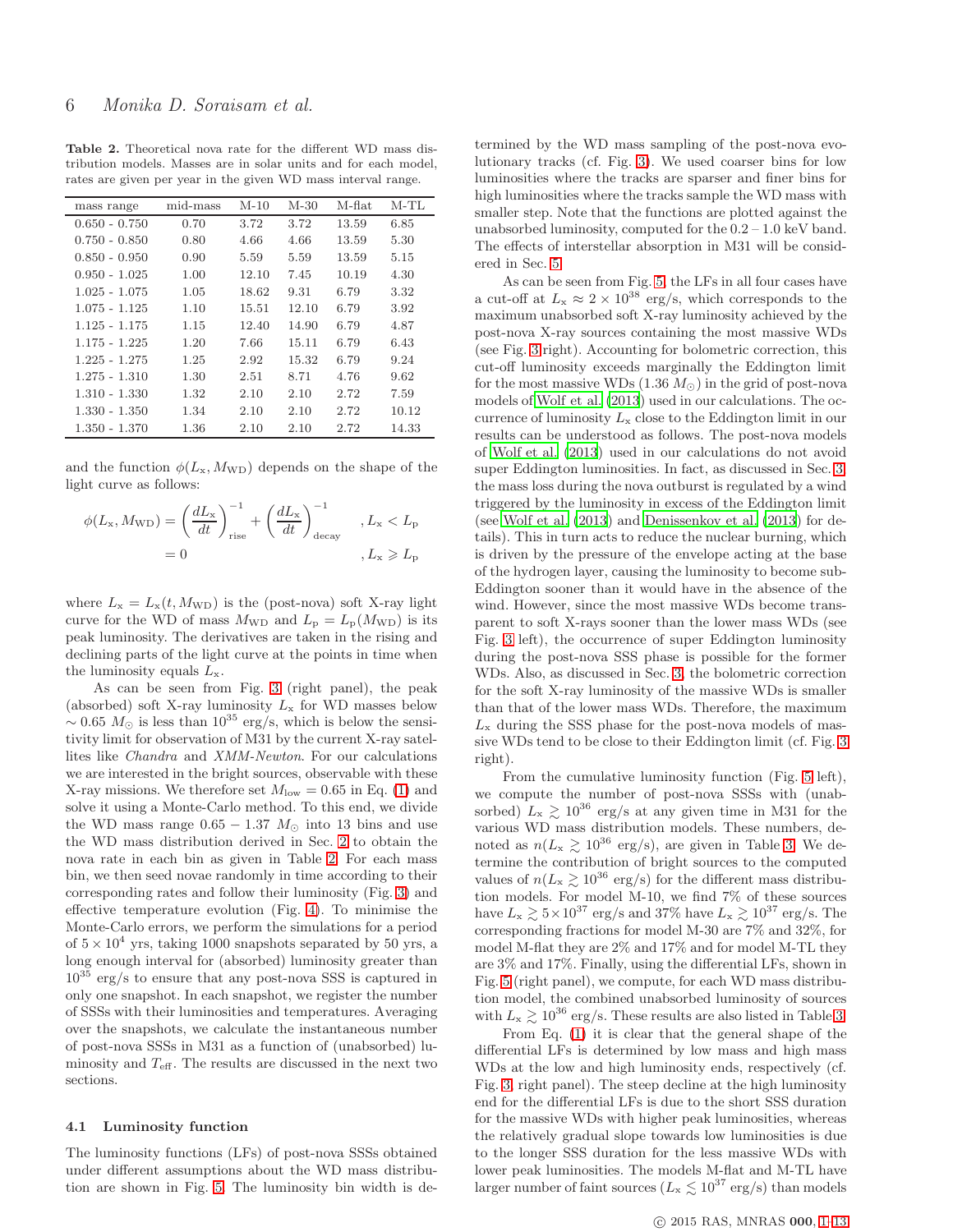

<span id="page-6-0"></span>Figure 5. Cumulative (left) and differential (right) luminosity functions of the post-nova SSSs in M31 for the different WD mass distribution models. Note that the luminosity,  $L_x$ , shown in both plots is the unabsorbed luminosity. These functions are normalized to the total stellar mass of M31, which is  $\approx 1.1 \times 10^{11} M_{\odot}$ . The Monte-Carlo errors are negligibly small and are not plotted.



<span id="page-6-1"></span>Figure 6. Cumulative effective temperature (T<sub>eff</sub>) distribution of post-nova SSSs in M31 with unabsorbed luminosity  $L_x \gtrsim 10^{36}$  erg/s (left) and the corresponding differential distribution (right). These distributions are normalized to the total stellar mass of M31, 1.1  $\times$  $10^{11}$   $M_{\odot}$ .

M-10 and M-30, since the WD mass distributions for M-flat and M-TL have greater values than M-10 and M-30 at WD masses  $\lesssim 0.8 - 1.0$   $M_{\odot}$  (cf. Fig. [2\)](#page-3-0). On the other hand, for  $L_x$  in the range  $\sim 10^{37} - 10^{38}$  erg/s, models M-10 and M-30 have larger number of sources (see above) as the WD mass distributions for these models attain their maximum at the WD mass values,  $\sim 1.0 - 1.2 M_{\odot}$ , having peak luminosities in  $10^{37} - 10^{38}$  erg/s range (Figs. [2](#page-3-0) and [3\)](#page-4-1). Finally, beyond 1.3  $M_{\odot}$ , model M-TL has the largest values for the WD mass distribution (Fig. [2\)](#page-3-0) and accordingly it has the largest number of sources above  $\sim 10^{38}$  erg/s, where WDs with mass greater than 1.3  $M_{\odot}$  have their peak luminosities, as observed for the recurrent nova M31N 2008-12a.

Given the remarkable nature of this M31 nova M31N 2008-12a, which apparently is "on" in soft X-rays for about two weeks every year (e.g., see [Henze et al. 2014a](#page-10-17); [Tang et al. 2014](#page-11-3); [Henze et al. 2015](#page-10-3)), we have used its X-ray observation results to obtain the range of its (blackbody) effective temperature and corresponding luminosity during its SSS phase. For the  $T_{\text{eff}}$  range  $1 - 1.3 \times 10^6$  K and corresponding photospheric radius from [Tang et al. \(2014](#page-11-3)), we find its (unabsorbed) luminosity in the 0.2–1.0 keV band to be in the range  $1.0 - 3.0 \times 10^{38}$  erg/s during its "on" state (see also [Henze et al. 2015](#page-10-3)). From the observed duration of its SSS phase, we infer the number of this system visible at any instant in M31 to be  $\approx 0.04$  with  $L_{\rm x} \gtrsim 10^{38}$  erg/s and  $T_{\text{eff}} \gtrsim 10^6$  K.

Note that the LFs (Fig. [5\)](#page-6-0) and  $T_{\text{eff}}$  distributions (see below; Fig. [6\)](#page-6-1) are the predicted results for the whole M31 galaxy, not subjected to the selection biases of any survey.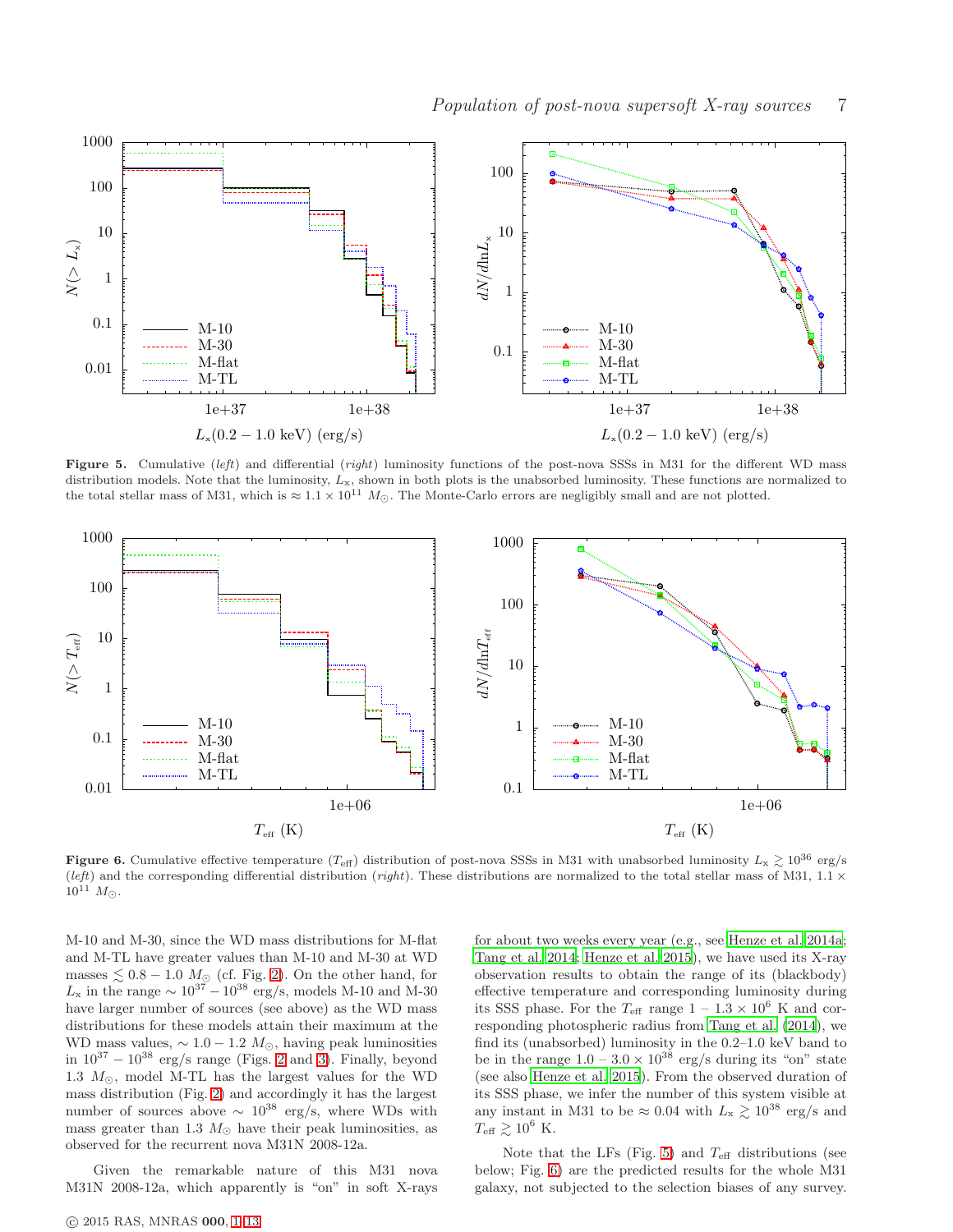Further, besides M31N 2008-12a, there will also exist some number of novae in M31 hosting massive WDs, even if their recurrence time is not as short as one year of M31N 2008- 12a (cf. Fig. [2\)](#page-3-0). As discussed above, these post-nova SSSs with massive WDs will have high luminosity as well as high  $T_{\text{eff}}$  (Sec. [4.2\)](#page-7-1). The observation results from this single nova M31N 2008-12a then give a lower limit on the cumulative LF of the post-nova SSSs in M31 at  $L_{\rm x} \approx 10^{38}$  erg/s (Fig. [5](#page-6-0) left) and also on their cumulative  $T_{\text{eff}}$  distribution at  $T_{\text{eff}} \approx$  $10^6$  K (Fig. [6](#page-6-1) left). To justify this further, in [Henze et al.](#page-10-10) [\(2010](#page-10-10)), for example, one can find other post-nova SSSs in M31 observed with  $XMM-Newton$ , whose  $L_x$  (0.2–1.0 keV) obtained from blackbody spectral fitting is  $\gtrsim 10^{38}$  erg/s.

#### <span id="page-7-1"></span>4.2 Effective temperature distribution

We also determine the effective temperature distribution of the post-nova SSSs, whose LFs were obtained in the previous section. The resulting cumulative and differential  $T_{\text{eff}}$ distributions for sources with (unabsorbed)  $L_{\rm x} \gtrsim 10^{36} \text{ erg/s}$ are shown in Fig. [6.](#page-6-1)

The analytical expression for the differential  $T_{\text{eff}}$  distribution is similar to that of the differential luminosity func-tion given by Eq. [\(1\)](#page-4-3), but with  $\phi(L_{\rm x}, M_{\rm WD})$  replaced with  $\psi(T_{\rm eff}, M_{\rm WD})$  defined as

$$
\psi(T_{\text{eff}}, M_{\text{WD}}) = \left(\frac{dT_{\text{eff}}}{dt}\right)^{-1}_{\text{rise}} + \left(\frac{dT_{\text{eff}}}{dt}\right)^{-1}_{\text{decay}} \quad , T_{\text{eff}} < T_{\text{p}}
$$

$$
= 0 \qquad , T_{\text{eff}} \ge T_{\text{p}}
$$

where  $T_{\rm p} = T_{\rm p}(M_{\rm WD})$  is the peak value of the temperature curve  $T_{\text{eff}} = T_{\text{eff}}(t, M_{\text{WD}})$  for the corresponding WD mass  $M_{\text{WD}}$ .

As can be seen from Fig. [6](#page-6-1) (right), the differential  $T_{\text{eff}}$ distributions for all the four WD mass distribution models have a cut-off at  $T_{\text{eff}} \sim 1.5 \times 10^6 \text{K}$ . This cut-off value corresponds to the highest  $T_{\text{eff}}$  obtained from the evolutionary tracks (Fig. [4](#page-4-2) right). Further, in close analogy with the LFs, at low  $T_{\rm eff}$  values the differential distribution is determined by low mass WDs while at the high  $T_{\text{eff}}$  end, it is determined by the massive WDs (cf. Fig. [4](#page-4-2) right). The short timescale of the  $T_{\text{eff}}$  evolution for massive WDs (see Fig. [4\)](#page-4-2) leads to smaller SSS numbers in the differential  $T_{\text{eff}}$  distribution at high  $T_{\text{eff}}$  end, while the longer duration for the less massive ones leads to higher SSS numbers at low  $T_{\text{eff}}$  values.

Finally, in Fig[.7,](#page-7-2) we plot the distribution of the postnova SSSs on the effective temperature – luminosity plane. Fig[.7](#page-7-2) shows this distribution for the M-10 model; for other WD mass functions this distribution looks qualitatively similar. As could be expected, the left bottom corner of the  $T_{\text{eff}} - L_{\text{x}}$  parameter space, i.e. low luminosity and low effective temperature, is relatively more populated.

# <span id="page-7-0"></span>5 COMPARISON WITH XMM-NEWTON OBSERVATIONS OF M31

Our knowledge of the statistics of novae detected in the postoutburst SSS phase has improved significantly in the past



<span id="page-7-2"></span>Figure 7. Effective temperature–luminosity plot for the postnova SSSs in M31 corresponding to the model M-10. The respective plot for the other three models (M-30, M-flat and M-TL) look qualitatively similar. The gray scale indicates the absolute number of SSSs per bin. Note that  $L_x$  is the integrated unabsorbed luminosity in the 0.2-1.0 keV band.

years, especially thanks to extended XMM-Newton monitoring campaign of M31. We therefore take this opportunity to compare our theoretical predictions with observational results. In particular, we use the results of [Henze et al. \(2010](#page-10-10), [2011](#page-10-8)) based on XMM-Newton observations of the central region of M31. This monitoring program comprised three campaigns – June 2006 to March 2007, November 2007 to February 2008 and November 2008 to February 2009. In total there were 15 observations, all pointed at the center of M31, with typical exposure time of around 10-20 ksec each. Details of these observations are given in [Henze et al. \(2010](#page-10-10), [2011](#page-10-8)).

In order to account for the limited spatial coverage of M31 in these observations, we normalize the nova rate in our simulations to the mass contained within the field of view (FOV) of XMM-Newton. To determine this mass we use the Spitzer 3.6 micron image of M31 from [Barmby et al.](#page-10-18)  $(2006)$  $(2006)$  and approximate the XMM-Newton FOV by a circular region centered at the nucleus of M31 with a diameter of 30′ . We then compute the stellar mass enclosed in the same manner as in Appendix [B.](#page-12-1) These M31 XMM-Newton observations suffer from source confusion in the innermost region [\(Henze et al. 2010](#page-10-10), [2011](#page-10-8), [2014b](#page-10-11)). Following [Henze et al.](#page-10-11) [\(2014b](#page-10-11)), we subtract from the calculated total stellar mass within the FOV, the stellar mass enclosed in a rectangular region of dimensions  $3.3' \times 3.3'$  centered at the nucleus of M31. We thus obtain a value of  $\approx 3 \times 10^{10}$   $M_{\odot}$ , which is used to normalize the nova rate.

We repeated the Monte-Carlo simulations described in section [4](#page-4-0) with the WD mass distribution renormalised according to the nova rate within the XMM-Newton FOV. However, now we placed the snapshots in time according to the pattern of XMM-Newton observations. We obtain a catalogue of the sources appearing in these snapshots, registering their luminosities and effective temperatures. We then filter this catalogue using the detection sensitivity of XMM-Newton (see below) to obtain the actual number of sources "detected" in these simulations. To minimise the Monte-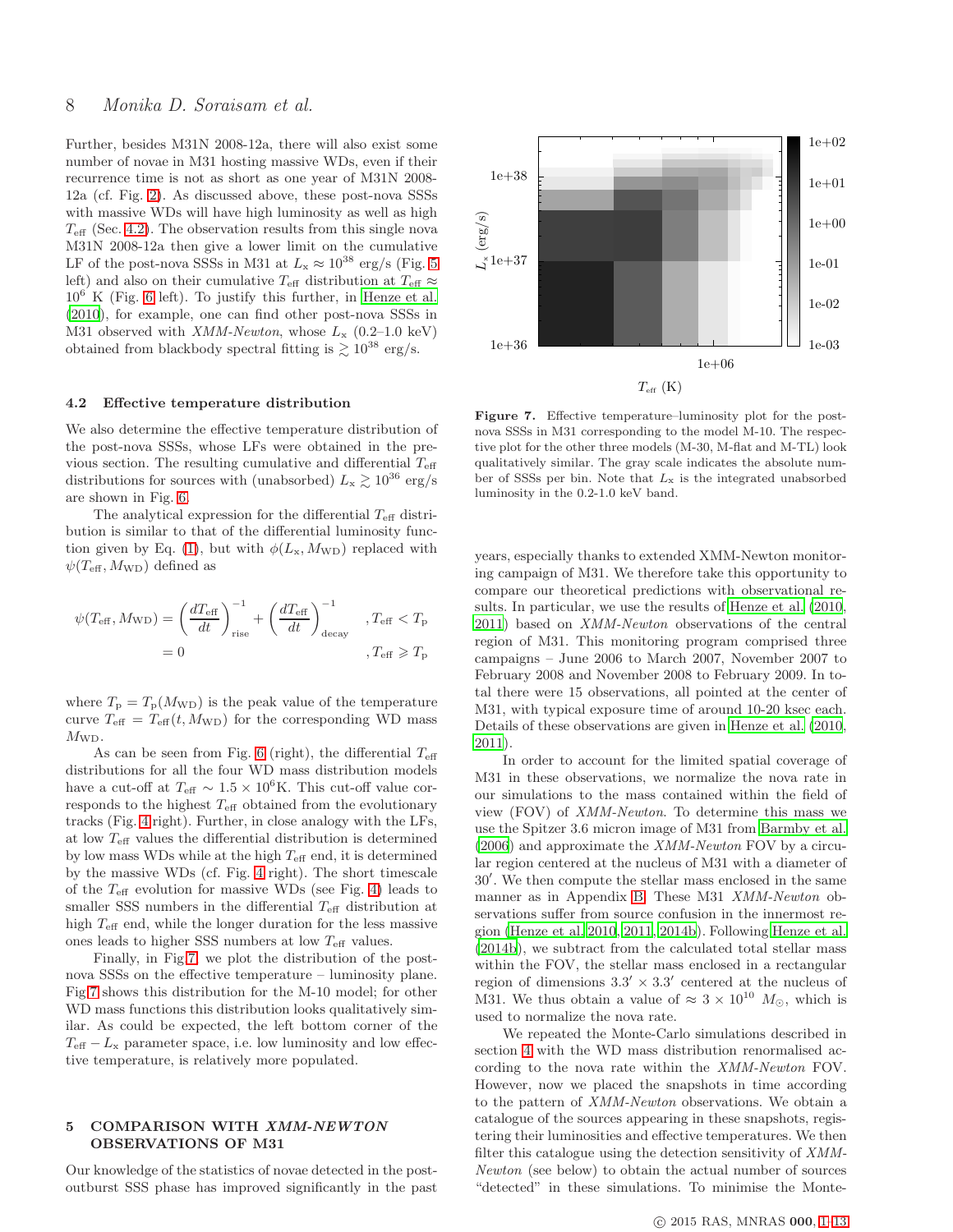| Model  | $n(L_{\rm x} \ge 10^{36} \text{ erg/s})^{\alpha}$ | $L_{\text{total}}$ (erg/s) <sup>b</sup> | $N_{XMM-Newton}$ <sup>C</sup> | $\Delta N_{\rm H}$ $(10^{21} \rm cm^{-2})^d$ |
|--------|---------------------------------------------------|-----------------------------------------|-------------------------------|----------------------------------------------|
| $M-10$ | 271                                               | $3.97 \times 10^{39}$                   | $65 - 74$                     | $1.70 - 2.35$                                |
| $M-30$ | 247                                               | $3.44 \times 10^{39}$                   | $57 - 65$                     | $2.05 - 2.75$                                |
| M-flat | 592                                               | $4.67 \times 10^{39}$                   | $48 - 63$                     | $1.25 - 1.85$                                |
| $M-TL$ | 277                                               | $2.51 \times 10^{39}$                   | $33 - 40$                     | $1.45 - 2.05$                                |

<span id="page-8-1"></span>Table 3. Monte-Carlo simulation results for the different models of WD mass distribution in novae in M31

<sup>a</sup> Number of post-nova SSSs with unabsorbed  $L_x \gtrsim 10^{36}$  erg/s at any instant in M31.

<sup>b</sup> Total luminosity from the  $n(L_{\rm x} \gtrsim 10^{36} \text{ erg/s})$  post-nova SSSs.

c Number of post-nova SSSs predicted for the XMM-Newton observations from [Henze et al. \(2010](#page-10-10), [2011](#page-10-8)). The first value corresponds to the threshold (unabsorbed) luminosity  $L_x = 5 \times 10^{36}$  erg/s and the second value to  $L_x = 3 \times 10^{36}$  erg/s (cf. Sec. [5\)](#page-7-0).

 $d$  Neutral hydrogen column density of the circumstellar material required to reduce the predicted number of sources for the XMM-Newton observations to 16 that were observed (cf. Secs. [5](#page-7-0) and [6\)](#page-8-0). The first value is for threshold (unabsorbed) luminosity  $L_x = 5 \times 10^{36}$  erg/s and the second value for  $L_x = 3 \times 10^{36} \text{ erg/s}.$ 

Carlo errors, we repeated the simulations multiple number of times.

According to [Henze et al. \(2011](#page-10-8)), the detection sensitivity of XMM-Newton in a typical individual observation from the M31 monitoring program is around a few times  $10^{36}$  erg/s in the 0.2-1.0 keV band. We therefore ran two sets of simulations with the sensitivity limit of  $3 \times 10^{36}$ and  $5 \times 10^{36}$  erg/s. The quoted limiting luminosity from [Henze et al. \(2011](#page-10-8)) is the unabsorbed luminosity of the source derived assuming a 50 eV blackbody spectrum and Galactic foreground absorption. We used PIMMS  $<sup>1</sup>$  $<sup>1</sup>$  $<sup>1</sup>$  to re-</sup> compute it for the given value of the effective temperature (different for different sources "detected" in our simulations) and for the hydrogen column density  $N<sub>H</sub>$  taking into account the spatially varying intrinsic absorption in M31.

To incorporate the latter, we use the HI map from [Brinks & Shane \(1984\)](#page-10-19) (see also [Nieten et al. 2006](#page-10-20)). We construct a grid over the *XMM-Newton* FOV with cell size  $2' \times 2'$ and use the HI map to calculate the total  $N_{\rm H}$  in each cell, including the Galactic foreground value of  $6.7 \times 10^{20}$  cm<sup>-2</sup>. In each grid cell, for each source temperature from the above catalog of simulated sources we determine the detection threshold and thereby compute the total number of sources, whose luminosity exceeds the detection threshold. As the source catalogue was derived for the entire XMM-Newton FOV, the number of sources in the given grid cell is scaled down according to the stellar mass contained in the cell. This procedure is carried out for all the cells and the results are summed up to calculate the total number of "detected" sources. The results of these calculations for various WD mass distribution models are summarised in Table [3,](#page-8-1) from which we can see that according to our calculations, about  $\approx 30 - 80$  post-nova SSSs should be detected in the XMM-Newton monitoring campaign.

[Henze et al. \(2010,](#page-10-10) [2011](#page-10-8)) found 16 SSSs in total from these observations, located within the FOV we have considered, 13 of which have been identified with previously registered optical novae. Given the incompleteness of the optical nova surveys, it is not unlikely that the remaining 3 SSSs are also associated with novae. From Table [3,](#page-8-1) we thus

see that our predictions agree with XMM-Newton observations within a factor of  $\approx 2 - 5$ . These results are discussed further in the following section.

#### <span id="page-8-0"></span>6 DISCUSSION

Given the number and magnitude of uncertainties involved in modelling the post-nova supersoft X-ray phase, the factor of  $\approx 2-5$  disagreement between the predicted number of post-nova SSSs and the result of XMM–Newton observations is remarkably modest. Moreover, it is comparable to the spread (about a factor of  $\sim$  2) between the results obtained for different models of the WD mass distribution in novae. Below we discuss how these results depend on various uncertainties and assumptions involved in our calculations.

The main simplification of the calculations presented in this paper is the assumption of blackbody spectrum for the post-nova SSSs. This assumption is commonly made in SSS studies; it is motivated, at least partly, by the fact that the observed spectral energy distribution (SED) of the continuum emission in SSSs can be often represented by the simple blackbody spectrum (e.g, [Skopal 2015](#page-11-20)). However, it is obvious that spectral formation in SSSs is much more complex. Indeed, a number of emission and absorption lines and absorption edges are observed in the spectra taken with better sensitivity and energy resolution, with some evidence that orientation effects may play a significant role [\(Ness et al.](#page-10-21) [2013](#page-10-21)). Currently, no theoretical model can describe the entire complexity of SSS spectra. However, the existing static NLTE WD atmosphere calculations may serve as a useful first approximation to gauge the magnitude of the effect on our results from using more realistic spectral models. To this end, we used the publicly available TMAP models [\(Rauch & Werner 2010\)](#page-11-21) provided by the TheoSSA service (<http://dc.g-vo.org/theossa>). For the range of interesting WD masses (0.90–1.25  $M_{\odot}$ ) and their peak effective temperatures  $(5 \times 10^5 - 10^6 \text{ K})$ , we compare the 0.2-1.0 keV luminosity of a blackbody spectrum with that from the NLTE models with the same effective temperature. We find the NLTE (unabsorbed) luminosities to be lower than the blackbody ones typically by a factor of ∼ 2. Because of the rather flat shape of the luminosity distribution of the post-nova SSSs (Fig. [5\)](#page-6-0) in the luminosity range of interest,

<span id="page-8-2"></span> $^1$  [http://heasarc.gsfc.nasa.gov/docs/software/tools/](http://heasarc.gsfc.nasa.gov/docs/software/tools/pimms.html) [pimms.html](http://heasarc.gsfc.nasa.gov/docs/software/tools/pimms.html)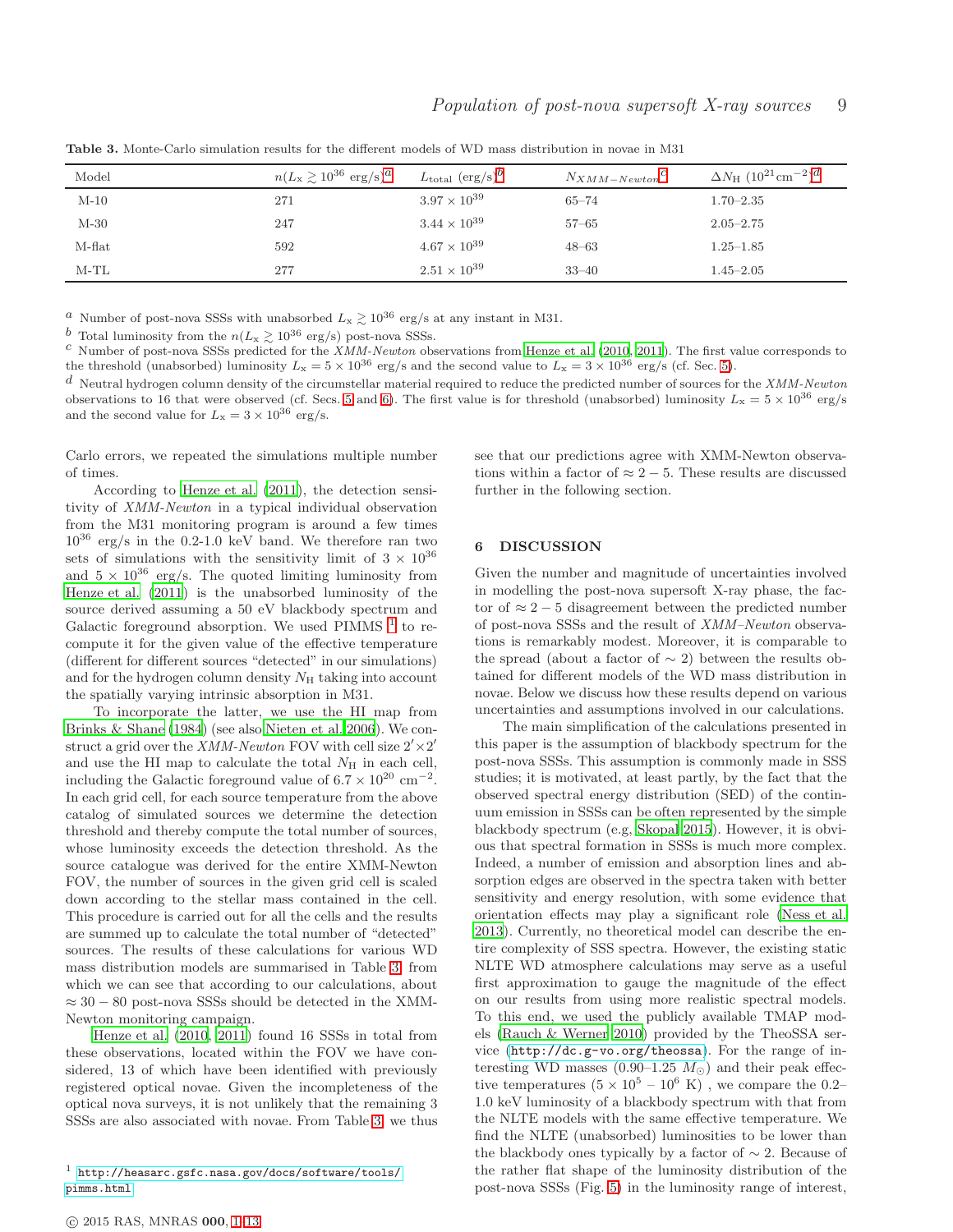$log(L_x) \sim 36 - 37$ , this does not have a significant effect on the total number of sources. From Fig. [5,](#page-6-0) we estimate that this will decrease the predicted number of post-nova SSSs in Table [3](#page-8-1) by a factor of  $\approx 1.3$ . Comparing the *absorbed* blackbody and NLTE luminosities, computed using a total  $N_{\rm H}$  of  $2\times10^{21}$  cm<sup>-2</sup> from the Galactic foreground  $(6.7\times10^{20}$  cm<sup>-2</sup>) and the interstellar medium in M31 (typically  $\sim 10^{21}$  cm<sup>-2</sup>), we now find a factor of  $1.2 - 1.7$  difference between the two for the above WD parameters. We therefore conclude that the use of NLTE models will reduce the discrepancy between our predictions and the XMM-Newton observations.

It should be noted however that the stationary TMAP NLTE models do not quite reproduce the entire complexity of the observed SSS spectra, in particular the significant orientation effects and the blue shifts of absorption lines seen in X-ray grating spectra of Galactic post-nova SSSs [\(Ness 2010;](#page-10-22) [Ness et al. 2013](#page-10-21)). The blue shifts indicate the presence of an expanding nova shell [\(van Rossum & Ness 2010](#page-11-22)), which is not accounted for in TMAP models as they assume plane parallel geometry and hydrostatic equilibrium. This restriction has been lifted in the wind model of [van Rossum & Ness](#page-11-22) [\(2010](#page-11-22)) and [van Rossum \(2012\)](#page-11-23). The latter used the wind models to fit the observed grating spectra of nova V4743 Sgr 2003 during its SSS phase. They obtained a slightly different  $T_{\text{eff}}$  than [Rauch et al. \(2010\)](#page-11-24) based on TMAP model. Direct application of the wind models of [van Rossum \(2012\)](#page-11-23) to our calculations is not straightforward however, as the parameters required for the wind models, specifically the expansion velocity and mass outflow rate, necessitate their consistent integration with the post-nova modeling, which is beyond the scope of this paper. This will be pursued in future as a follow-up to this work. On the other hand, the results of [Skopal \(2015](#page-11-20)) suggest that the spectral energy distribution of many SSSs is nevertheless broadly consistent with the blackbody spectrum, i.e., the above mentioned effects should not affect the bolometric correction significantly, especially for the higher mass WDs.

Regarding the uncertainties in modelling the post-nova SSSs, there are two main elements relevant to our calculations. Firstly, it is the issue of mixing between the accreted matter with the WD core, the mechanism of which is still largely an unresolved issue in nova theory. Mixing is not accounted for in the MESA models of [Wolf et al. \(2013](#page-11-2)) that we have used, and therefore our results are insensitive to the WD core composition. Nevertheless, as evident from the analysis of the ejecta composition of observed novae, some level of mixing between the core and the envelope should occur in novae. The resulting metal enrichment in the nuclear burning shell enhances the burning rate of hydrogen during the CNO cycle, in turn increasing the burning temperature and also the kinetic energy of the ejecta (e.g., [Starrfield et al. 1972](#page-11-25); [Glasner, Livne & Truran 2012](#page-10-23)). This produces a more violent nova eruption, reducing the remnant hydrogen mass that powers the SSS phase. The effect of mixing on the post-nova SSS phase is thus to shorten its duration. For example, [Sala & Hernanz \(2005b\)](#page-11-1) have computed using hydrostatic nova envelope models, typical evolutionary timescales for the post-nova phase. They expressed this timescale in terms of the time interval required for  $T_{\text{eff}}$ to increase by 10 eV near the peak. We find the corresponding time interval from the MESA models to be larger by a factor between  $\sim 10 - 20$  than their models with the highest

metal enrichment (ONe75 in their paper) and by a factor of  $\lesssim$  3 than their models with the least metal enhancement (ONe25 in their paper). This indicates that mixing may be an important factor in explaining the discrepancy between our predictions and observation of the post-nova SSSs. Alternatively, observations of post-nova SSSs could be used to constrain the mixing in novae. For example, our results demonstrate that the XMM-Newton observation results would be incompatible with the most metal enhanced ONe75 model of [Sala & Hernanz \(2005b\)](#page-11-1), since the much shortened SSS phase from such metal enhancement would have reduced our predicted number of sources by about the same factor of  $\sim 10 - 20$ . On the other hand, their ONe25 model with less metal enhancement may be quite compatible with our calculations. Furthermore, for novae occurring on massive WDs with very short recurrence time, convection is weak and particle diffusion inefficient to allow for a strong mixing between the WD core and envelope, such that mixing may not be as significant as for the novae on less massive WDs.

Another open issue is the amount of circumstellar absorption produced by the nova ejecta itself or by the massloss from the system in general. In order to gauge the importance of this factor, we calculate the neutral hydrogen column density  $\Delta N_H$  required to reduce the predicted num-ber of post-nova SSSs in Sec. [5](#page-7-0) to the observed value of  $\approx 16$ . The results are listed in the last column of Table [3.](#page-8-1) As one can see, a moderate absorption by the circumstellar material, at the level of  $\sim (1-2) \times 10^{21}$  cm<sup>-2</sup> is sufficient to reconcile our predictions with the observed number from XMM-Newton. Since the detection of the post-nova SSSs is most likely around the time of their soft X-ray peak luminosities (Eq. [\(1\)](#page-4-3), Fig. [3\)](#page-4-1), the effect of circumstellar absorption is therefore most relevant around that time. There are, indeed, results from X-ray observations of novae that indicate the presence of circumstellar  $N_{\rm H}$  around the time of their peak soft X-ray emission. For example, [Page et al. \(2010](#page-10-24)) carried out spectral fitting of the X-ray observations of V2491 Cyg using blackbody model and [Kahabka et al. \(1999](#page-10-25)), that of U Sco using NLTE model and obtained the evolution of  $N_{\rm H}$ during their supersoft phase. They find the value of  $N_{\rm H}$  for these systems around their peak emission time to be in excess from the interstellar medium by  $\sim 10^{21}$  cm<sup>-2</sup>. Thus, we see that the  $\Delta N_H$  values that we have found (see Table [3\)](#page-8-1) is quite compatible with the observed values.

Further, our predictions are also dependent on the assumptions regarding the shape of the WD mass distribution in novae. One can see from Table [3](#page-8-1) that in terms of the total number of post-nova SSSs, the dependence is not very strong, the largest difference being of a factor of  $\sim$  2. Therefore, our comparison of the predicted number of sources with observations is not strongly dependent on the assumed WD mass function in novae. Dependence of the slope of the luminosity function and of the effective temperature distribution, however, is more significant and can strongly affect the number (or probability of occurrence) of luminous and/or high temperature sources, by upto an order of magnitude in the extreme case. Thus, more detailed analysis of the luminosity function and temperature distribution of post-nova SSSs could, in principle, help in placing constraints on the mass distribution of WD in novae. This,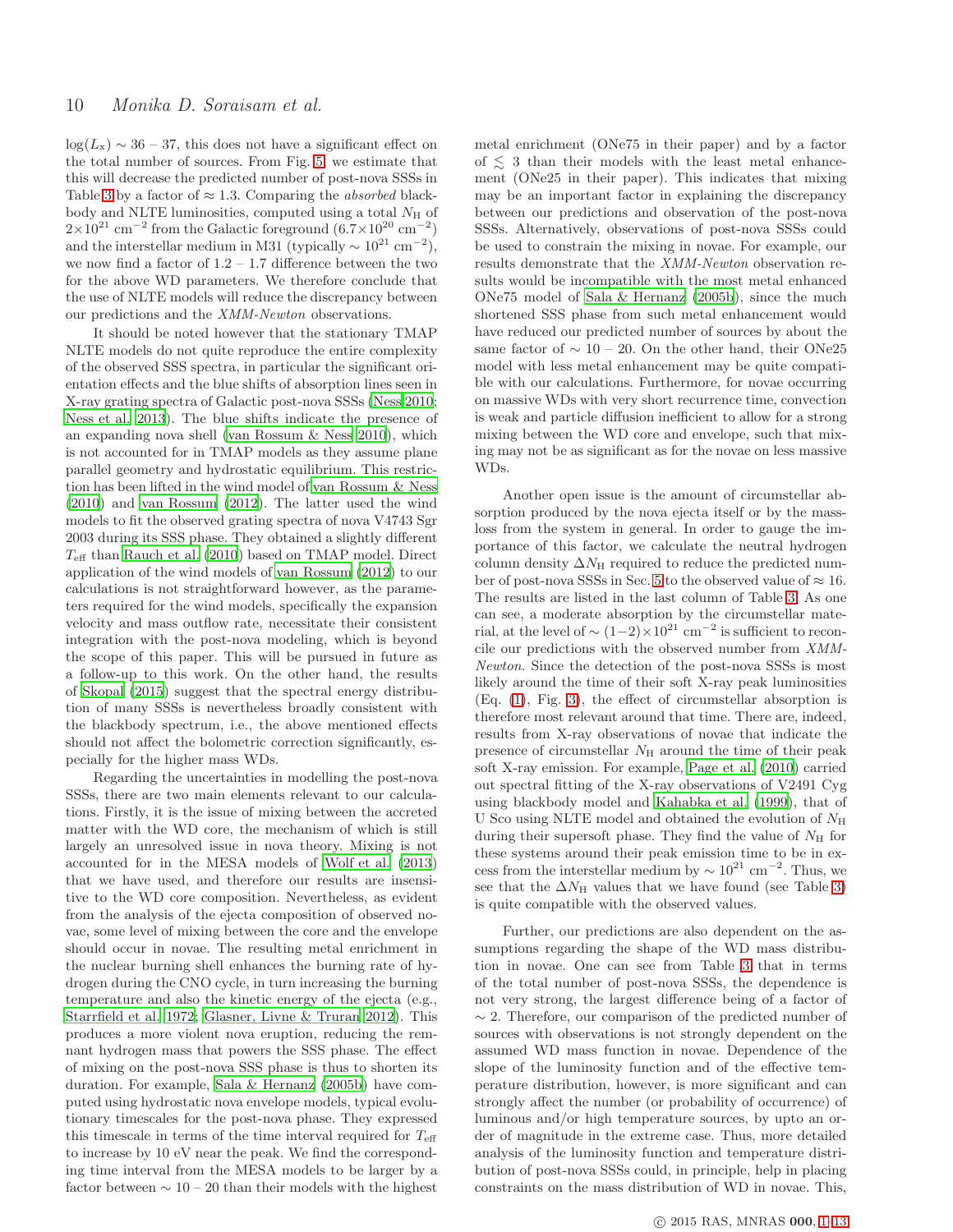of course, requires that other uncertainties of the models are dealt with.

## <span id="page-10-12"></span>7 SUMMARY AND CONCLUSIONS

We have computed the expected population of post-nova SSSs in M31 using the multicycle nova evolutionary models of [Wolf et al. \(2013](#page-11-2)), under various assumptions regarding the WD mass distribution in novae. For the latter, we consider the mass distributions obtained from the observed nova statistics in M31, a simple theoretical distribution from [Truran & Livio \(1986\)](#page-11-15) and an ad hoc flat distribution. Our calculations predict that depending on the assumed WD mass function, there should be about  $\sim$  250–600 post-nova SSSs in M31 with intrinsic (unabsorbed) luminosity in the  $0.2 - 1.0$  keV band exceeding  $10^{36}$  erg/s, and with combined luminosity of  $\sim (2-4) \times 10^{39}$  erg/s (Table [3\)](#page-8-1). Results obtained for different WD mass distributions are consistent with each other within a factor of  $\sim$  2. The luminosity functions for all four WD mass distribution models exhibit a cut-off at  $L_x \approx 2 \times 10^{38}$  erg/s, which corresponds to the maximum soft X-ray luminosity predicted by the postnova evolutionary tracks. In a similar manner, the differential  $T_{\rm eff}$  distributions for these models have a cut-off at  $T_{\text{eff}} \approx 1.5 \times 10^6$  K, corresponding to the highest  $T_{\text{eff}}$  achieved by the evolutionary tracks.

We compare our predictions with the results of dedicated monitoring of the central part of M31 with XMM-Newton [\(Henze et al. 2010,](#page-10-10) [2011](#page-10-8)). Using Monte-Carlo simulations and taking into account varying intrinsic absorption in M31 within the XMM-Newton FOV, we estimated the total number of post-nova SSSs which should have been detected by XMM-Newton in the course of these observations, to be of the order  $\approx 30 - 80$ . This exceeds by a factor of  $\approx 2-5$  the actual number of detected sources of  $\approx 16$ . Taking into account the number and magnitude of uncertainties involved in modelling post-nova SSSs and possible incompleteness of the observed SSS statistics, we consider this as a good agreement. Furthermore, there are several uncertainties and simplifications in our calculations, which tend to overestimate the number of SSSs. Most important among these are the following. The blackbody assumption used for the post-nova SSSs tends to overestimate the soft X-ray luminosity as compared to the NLTE WD atmosphere models. The mixing of the WD core material with the accreted envelope material can shorten the SSS phase and, correspondingly, reduce the number of post-nova SSSs. Finally, the presence of circumstellar material, at an average level of  $N_H \sim 10^{21}$  cm<sup>-2</sup>, would fully resolve the discrepancy.

#### ACKNOWLEDGMENTS

The authors would like to thank Pauline Barmby for providing the Spitzer 3.6 micron image of M31. We also thank Elly M. Berkhuijsen for providing the HI map of [Brinks & Shane \(1984](#page-10-19)). The TheoSSA service [\(http://dc.g-vo.org/theossa\)](http://dc.g-vo.org/theossa) used to retrieve theoretical spectra for this paper was constructed as part of the activities of the German Astrophysical Virtual Observatory. This work was supported by the National Science Foundation

under grants PHY 11-25915, AST 11-09174, and AST 12- 05574. Most of the MESA simulations for this work were made possible by the Triton Resource, a high-performance research computing system operated by the San Diego Supercomputer Center at UC San Diego. We are also grateful to Bill Paxton for his continual development of MESA. We also thank Martin Henze for helpful comments on the XMM-Newton observations. We are grateful to John Grula, Dan Kohne and Francois Schweizer at the Carnegie Observatories for their help in searching for the exact observing dates of Arp's M31 survey. Finally, the authors would like to thank the referee Jan-Uwe Ness for the constructive comments and suggestions, which helped to improve the paper.

# **REFERENCES**

- <span id="page-10-13"></span>Arp H. C., 1956, Astronomical Journal, 61, 15
- <span id="page-10-18"></span>Barmby P. et al., 2006, ApJ, 650, L45
- <span id="page-10-29"></span>Bell E. F., de Jong R. S., 2001, ApJ, 550, 212
- <span id="page-10-5"></span>Bode M. F., Evans A., 2008, Classical Novae, 2nd Edition. Edited by M.F. Bode and A. Evans (Cambridge University Press), Cambridge Astrophysics Series, No. 43 Bogdán Á., Gilfanov M., 2010, MNRAS, 405, 209
- <span id="page-10-28"></span><span id="page-10-19"></span>Brinks E., Shane W. W., 1984, A&AS, 55, 179
- <span id="page-10-26"></span>Capaccioli M., della Valle M., Rosino L., D'Onofrio M., 1989, Astronomical Journal, 97, 1622
- <span id="page-10-14"></span>Darnley M. J., Bode M. F., Kerins E., et al., 2004, MNRAS, 353, 571
- <span id="page-10-27"></span>Darnley M. J., Bode M. F., Kerins E., et al., 2006, MNRAS, 369, 257
- <span id="page-10-16"></span>Denissenkov P. A., Herwig F., Bildsten L., Paxton B., 2013, ApJ, 762, 8
- <span id="page-10-1"></span>Fujimoto M. Y., 1982a, ApJ, 257, 767
- <span id="page-10-0"></span>Fujimoto M. Y., 1982b, ApJ, 257, 752
- <span id="page-10-23"></span>Glasner S. A., Livne E., Truran J. W., 2012, MNRAS, 427, 2411
- <span id="page-10-17"></span>Henze M., Ness J.-U., Darnley M. J., Bode M. F., Williams S. C., Shafter A. W., Kato M., Hachisu I., 2014a, A&A, 563, L8
- <span id="page-10-3"></span>Henze M. et al., 2015, ArXiv e-prints
- <span id="page-10-9"></span>Henze M. et al., 2013, A&A, 549, A120
- <span id="page-10-11"></span>Henze M. et al., 2014b, A&A, 563, A2
- <span id="page-10-10"></span>Henze M. et al., 2010, A&A, 523, A89
- <span id="page-10-8"></span>Henze M. et al., 2011, A&A, 533, A52
- <span id="page-10-4"></span>José J., Hernanz M., 1998, ApJ, 494, 680
- <span id="page-10-25"></span>Kahabka P., Hartmann H. W., Parmar A. N., Negueruela I., 1999, A&A, 347, L43
- <span id="page-10-15"></span>Kato M., Hachisu I., 1994, ApJ, 437, 802
- <span id="page-10-2"></span>Krautter J., 2002, in American Institute of Physics Conference Series, Vol. 637, Classical Nova Explosions, Hernanz M., José J., eds., pp. 345–354
- <span id="page-10-22"></span>Ness J.-U., 2010, Astronomische Nachrichten, 331, 179
- <span id="page-10-21"></span>Ness J.-U. et al., 2013, A&A, 559, A50
- <span id="page-10-20"></span>Nieten C., Neininger N., Guélin M., Ungerechts H., Lucas R., Berkhuijsen E. M., Beck R., Wielebinski R., 2006, A&A, 453, 459
- <span id="page-10-24"></span>Page K. L. et al., 2010, MNRAS, 401, 121
- <span id="page-10-6"></span>Paxton B., Bildsten L., Dotter A., Herwig F., Lesaffre P., Timmes F., 2011, ApJS, 192, 3
- <span id="page-10-7"></span>Paxton B. et al., 2013, ApJS, 208, 4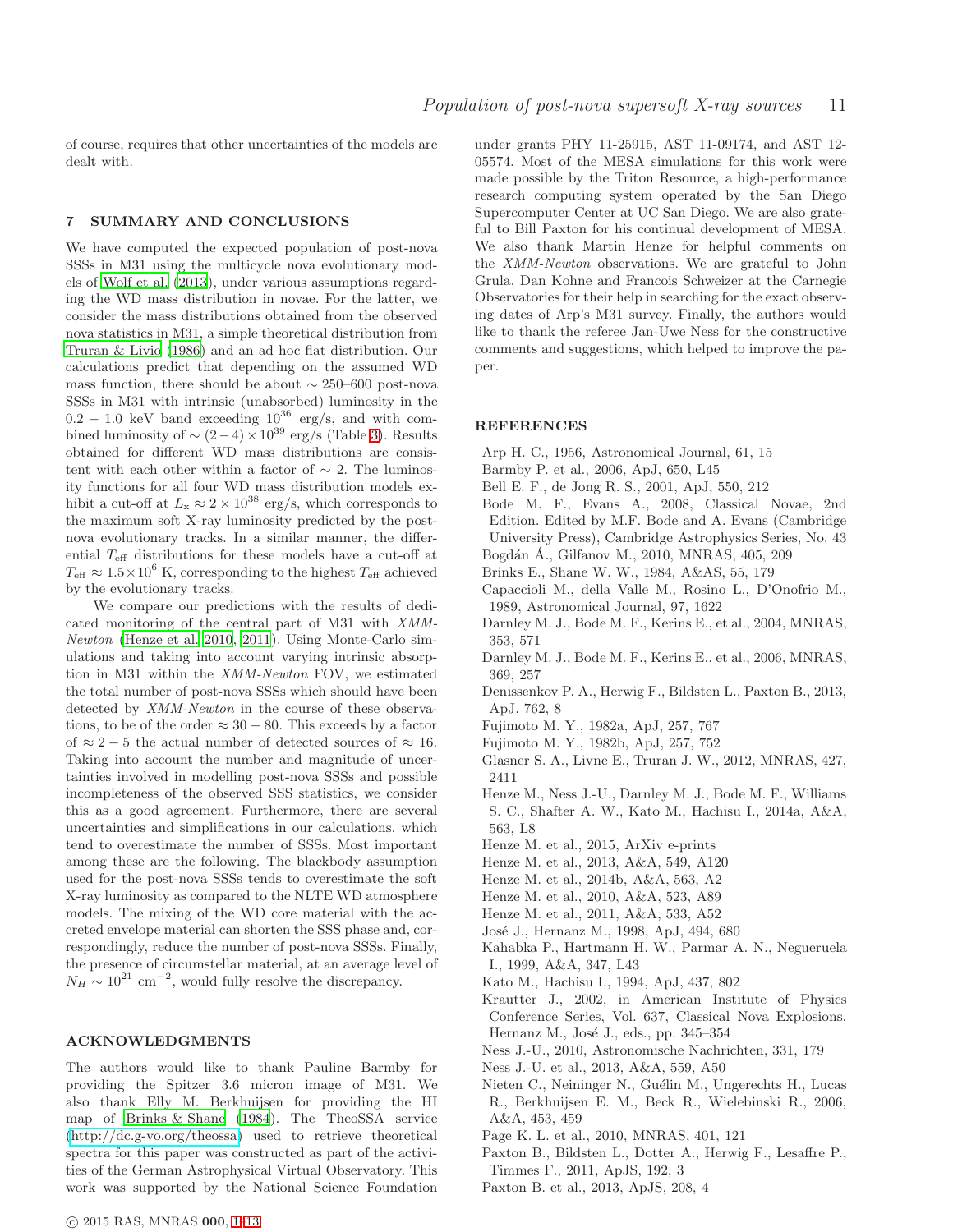- <span id="page-11-10"></span>Pietsch W., Fliri J., Freyberg M. J., Greiner J., Haberl F., Riffeser A., Sala G., 2005, A&A, 442, 879
- <span id="page-11-11"></span>Pietsch W. et al., 2007, A&A, 465, 375
- <span id="page-11-6"></span>Prialnik D., 1986, ApJ, 310, 222
- <span id="page-11-7"></span>Prialnik D., Kovetz A., 1995, ApJ, 445, 789
- <span id="page-11-24"></span>Rauch T., Orio M., Gonzales-Riestra R., Nelson T., Still M., Werner K., Wilms J., 2010, ApJ, 717, 363
- <span id="page-11-21"></span>Rauch T., Werner K., 2010, Astronomische Nachrichten, 331, 146
- <span id="page-11-9"></span>Sala G., Hernanz M., 2005a, A&A, 439, 1057
- <span id="page-11-1"></span>Sala G., Hernanz M., 2005b, A&A, 439, 1061
- <span id="page-11-17"></span>Salpeter E. E., 1955, ApJ, 121, 161
- <span id="page-11-20"></span>Skopal A., 2015, New A, 36, 116
- <span id="page-11-26"></span>Soraisam M., Gilfanov M., 2014, ArXiv e-prints
- <span id="page-11-0"></span>Sparks W. M., Starrfield S., Truran J. W., 1976, ApJ, 208, 819
- <span id="page-11-18"></span>Stark A. A., Gammie C. F., Wilson R. W., Bally J., Linke R. A., Heiles C., Hurwitz M., 1992, ApJS, 79, 77
- <span id="page-11-4"></span>Starrfield S., Sparks W. M., Truran J. W., 1974a, ApJS, 28, 247
- <span id="page-11-5"></span>Starrfield S., Sparks W. M., Truran J. W., 1974b, ApJ, 192, 647
- <span id="page-11-25"></span>Starrfield S., Truran J. W., Sparks W. M., Kutter G. S., 1972, ApJ, 176, 169
- <span id="page-11-3"></span>Tang S. et al., 2014, ApJ, 786, 61
- <span id="page-11-14"></span>Townsley D. M., Bildsten L., 2004, ApJ, 600, 390
- <span id="page-11-13"></span>Townsley D. M., Bildsten L., 2005, ApJ, 628, 395
- <span id="page-11-15"></span>Truran J. W., Livio M., 1986, ApJ, 308, 721
- <span id="page-11-8"></span>Tuchman Y., Truran J. W., 1998, ApJ, 503, 381
- <span id="page-11-23"></span>van Rossum D. R., 2012, ApJ, 756, 43
- <span id="page-11-22"></span>van Rossum D. R., Ness J.-U., 2010, Astronomische Nachrichten, 331, 175
- <span id="page-11-29"></span>Walterbos R. A. M., Kennicutt, Jr. R. C., 1987, A&AS, 69, 311
- <span id="page-11-19"></span>Wilms J., Allen A., McCray R., 2000, ApJ, 542, 914
- <span id="page-11-2"></span>Wolf W. M., Bildsten L., Brooks J., Paxton B., 2013, ApJ, 777, 136
- <span id="page-11-12"></span>Yaron O., Prialnik D., Shara M. M., Kovetz A., 2005, ApJ, 623, 398

# <span id="page-11-16"></span>APPENDIX A: INCOMPLETENESS CORRECTION OF ARP'S SURVEY OF M31 (1953-1955)

We apply the method developed by [Soraisam & Gilfanov](#page-11-26) [\(2014](#page-11-26)) for an approximate incompleteness calculation of Arp's survey of M31 (1953-1955) [\(Arp 1956\)](#page-10-13). We carry out Monte-Carlo simulations taking into account the limiting magnitude and the observing pattern of the survey, and by using a scalable template nova light curve and the observed maximum magnitude – rate of decline relation from [Soraisam & Gilfanov \(2014\)](#page-11-26). We then compute the fraction of detected novae as a function of the decline time  $t_2$ .

Arp's survey of M31 spanned two seasons between June 1953 and January 1955, and 30 novae were discovered during its course [\(Arp 1956\)](#page-10-13). The survey was carried out using the 60-inch telescope on Mount Wilson, equipped with photographic plates of size 5x7 inch at the focal plane with a plate scale of 24 arcsec per mm. The field of view (FOV) thus covered  $∼ 1$  sq. degree of the galaxy and the average limiting magnitude was  $m_{pg} = 20$  [\(Capaccioli et al. 1989](#page-10-26)).



<span id="page-11-28"></span>Figure A1. The detection efficiency  $\eta$  of Arp's survey of M31 (1953-1955), approximately computed using the observation details provided in the original Arp's publication and the online database of the Carnegie Observatories' plate archive, as described in Appendix [A.](#page-11-16) The detection efficiency is the fraction of novae with the given light curve decay time  $t_2$  detected in the survey.

The FOV was centered primarily at two points located 10′ on either side of the galactic nucleus along the major axis. Some addtional exposures were also taken, which were centered on the galactic nucleus as well as two points located 20′ either side of the nucleus along the major axis. In our calculations, we have considered the primary exposures (which also include all the 30 detected novae in this survey) and the exposures centered on the nucleus, excluding a circular region of radius 2′ in the innermost part, where this survey is known to be incomplete [\(Capaccioli et al. 1989](#page-10-26)).

The observing patterns for this survey are not described in the original Arp's publication [Arp \(1956](#page-10-13)). However, the photographic plates from Arp's survey are in the archive of the Carnegie Observatories and the details of the plates have been cataloged in their online database<sup>[2](#page-11-27)</sup>. From this database, we obtain the exact observing dates. The observing times for multiple plates taken on the same night are, however, not available. Nevertheless, [Arp \(1956](#page-10-13)) has described the observations each night to be repeated every hour or so, and therefore we assume the same for the plate entries in the database. The resulting completeness curve of Arp's survey is shown in Fig. [A1](#page-11-28) as a function of the light curve decay time  $t_2$ . We should note that the above calculations have not accounted for the spatial variations in the internal optical extinction in M31. However, extinction variations should not have a significant effect on their detection efficiency, as shown by [Soraisam & Gilfanov \(2014](#page-11-26)). Furthermore, the detection of novae by Arp was not automated and it involved some human intervention, as was the case for all pre-CCD surveys. Therefore, an accurate calculation of the completeness of Arp's catalog is impossible. However, the approximate completeness computed here is a reasonable first approximation and allows us to estimate the

<span id="page-11-27"></span><sup>2</sup> <http://plates.obs.carnegiescience.edu/PAST/search/>